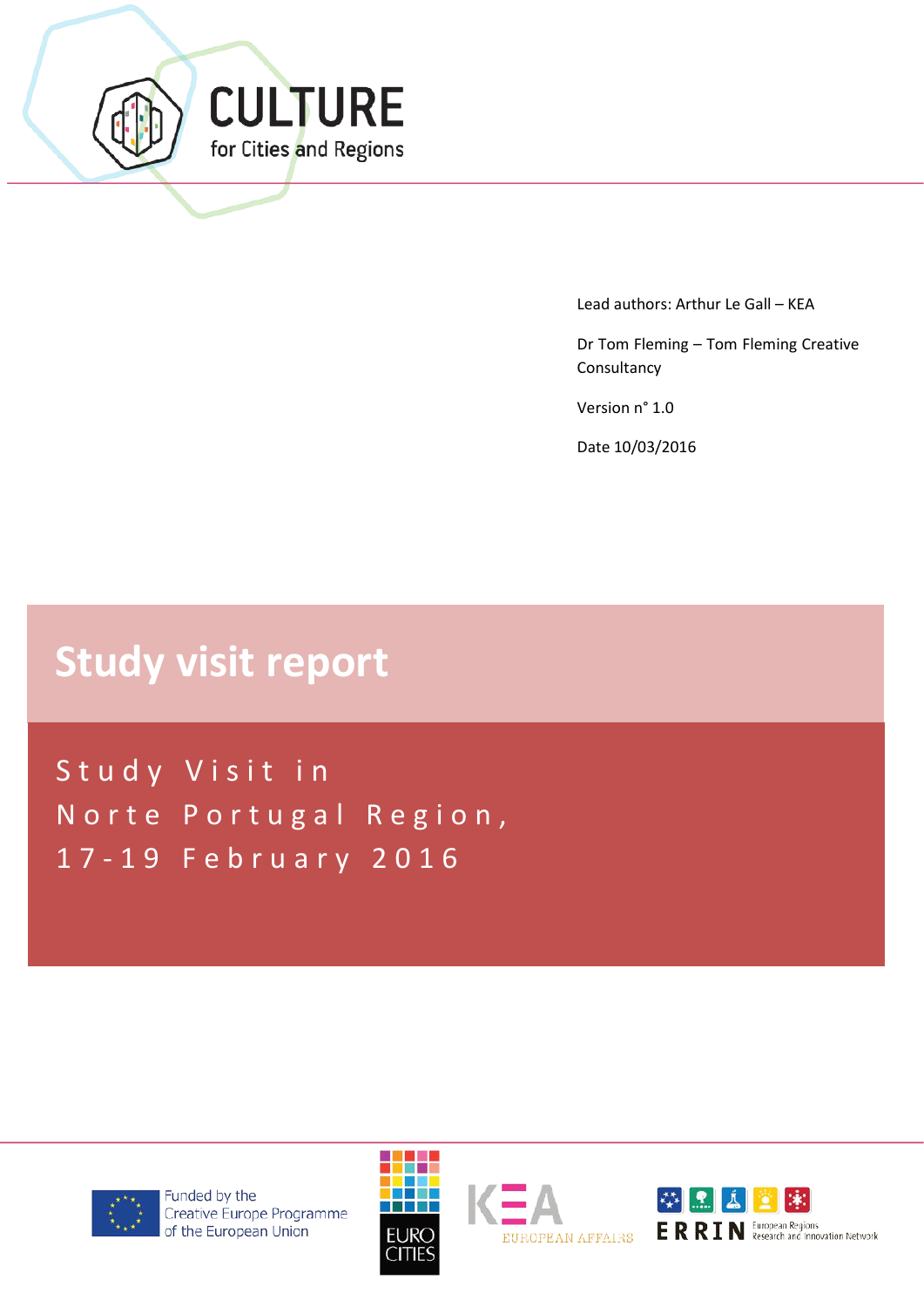## **TABLE OF CONTENTS**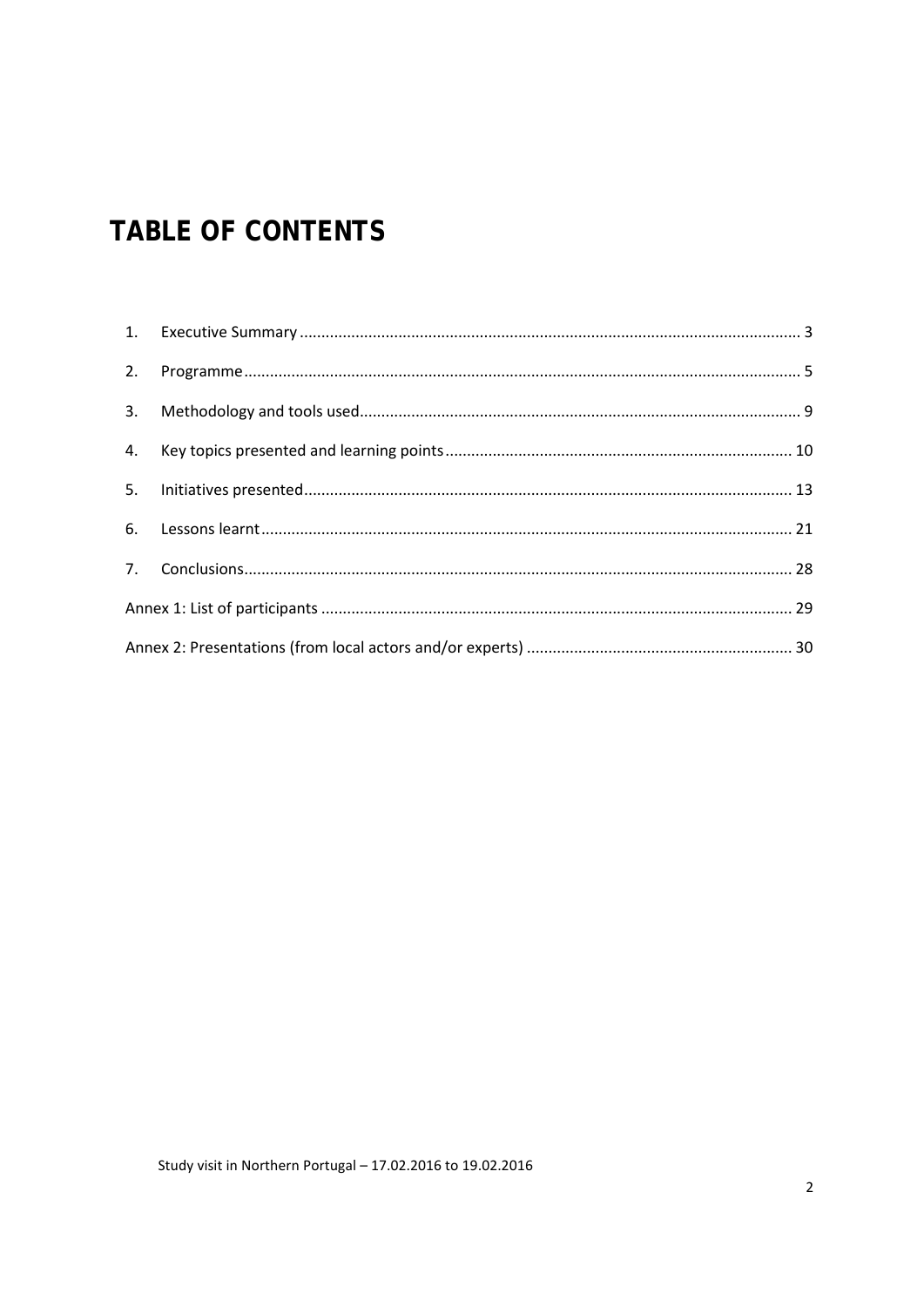### <span id="page-2-0"></span>**1. Executive Summary**

The Northern Region of Portugal accounts for 23% of the country's total surface area and approximately 35% of the population (around 3.7 million), with an economic mix encapsulating both traditional sector industries (e.g. textile, clothing, footwear and metallurgy) and medium / high-tech sectors (automotive components, pharmaceuticals, machinery, precision and communication equipment and computers).

Northern Portugal has been one of the country's leading regions for an integrated approach to cultural and economic development. For more than a decade, culture has played a leading role – with both Porto and Guimarães as European Capitals of Culture (respectively in 2001 and 2012), a committed approach to culture-led regeneration, and the first region in Portugal to champion the creative industries.

The study visit outlined the strategic perspectives of the 2008 regional strategy for CCIs leading to the creation of ADDICT and generating around €70 million of cultural investment (mostly for capital schemes), as well as city policies towards culture and creative industries – in Porto and Guimarães. The region has invested in the creative industries through the Norte Regional Coordination and Development Commission (CCDR-N – administrative body managing the allocation of structural funds). This notably included the development of several infrastructures (incubator, digital centres, fab-labs, co-workings, R&D centres, etc.) as well other major initiatives. Incubators, fab-labs and co-working spaces alone are now up to 50 in the Northern Region.

At a more fine-grained level of analysis, the study visit zoomed in on initiatives linked to creative entrepreneurship (creative hubs and incubators), urban regeneration (Porto Lazer and Guimarães ECoC 2012), as well as management of key cultural institutions (Municipal theatres, Casa de Musica in Porto, ICAJ in Guimarães).

This study visit articulated insights into local and regional dynamics for cultural and creative industries policies. A set of key topics were tackled during the study visit:

- Key features and management models of support structures for CCIs, looking into the functioning of different creative hubs & incubators.
- Creative spillovers: the role of CCIs in urban regeneration & tourism (Guimarães ECoC 2012).
- City branding and attractiveness ECoC 2012 in Guimarães and the challenges of coping with the aftermath of such an intensive effort (especially for a small city) and Braga's bid for UNESCO Creative City of Music – to showcase and internationalise local creative industries and cultural activities.

The main highlights in terms of successes and remaining challenges are: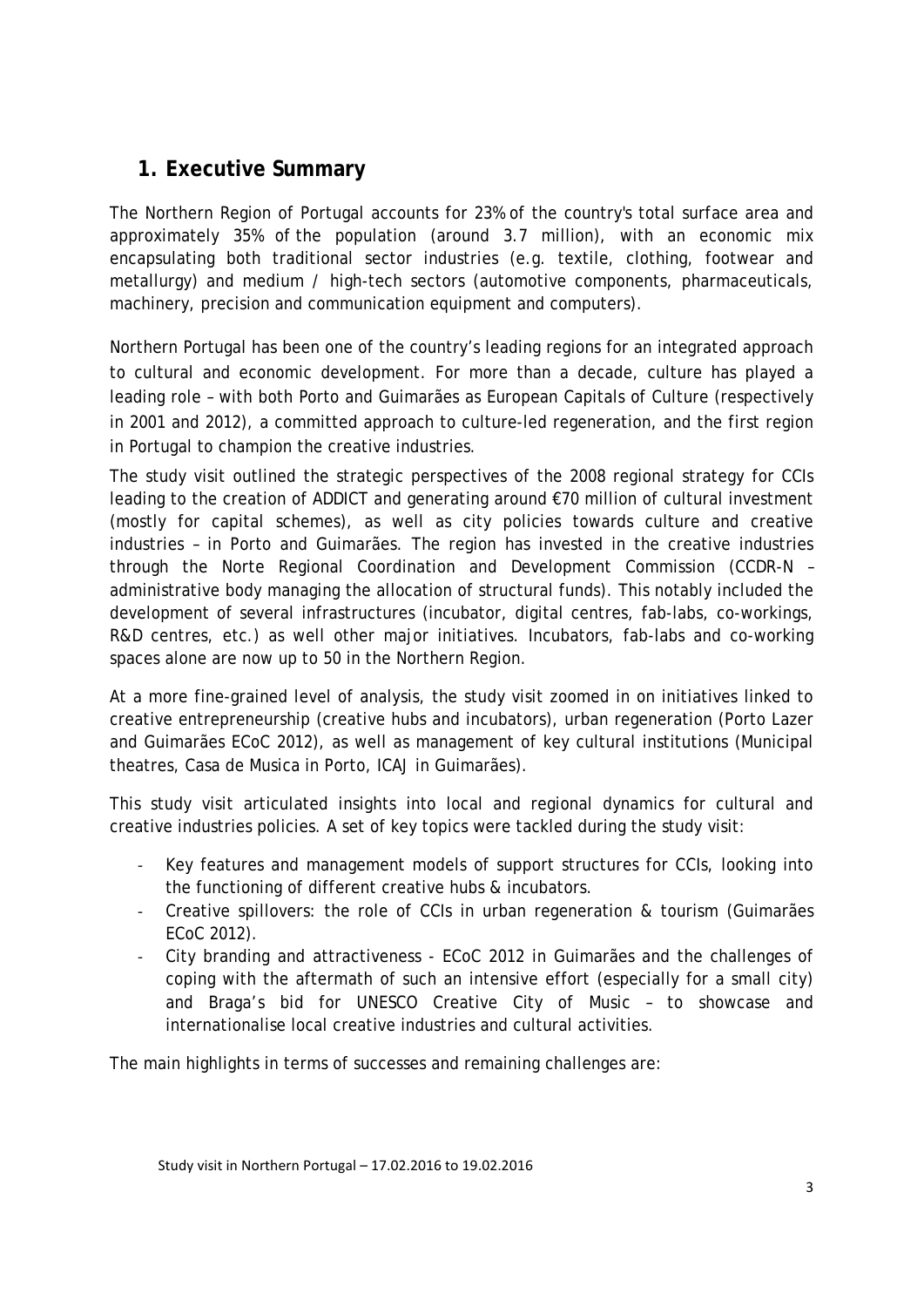- Large investment at regional level allowed for the development of adequate infrastructures for CCIs development and played an important role in terms of urban regeneration.
- Greater interaction between actors across the region, with the pivotal role of ADDICT in connecting the dots between local initiatives.
- Creative industries are playing an increasing role in the wider economic fabric of the region (e.g. links between creative industries & shoe/leather industries), development of higher education degree in product design in Guimarães, and tech/CIs incubator in Braga.
- Partnerships and development of networks helped local cultural and creative operators to sustain themselves despite a changing context.

Some key challenges and issues were also identified through the three days:

- In terms of public policies, national, regional and city strategies are not effectively coordinated and integrated. The absence of national policy guidance, research or strategy is also an impediment to successful policy development at a regional or local level.
- The relationship between cultural and economic/innovation department may be improved to further stimulate interactions between entrepreneurship and the vibrant cultural and creative scene of the region.
- Absorption capacity issues with large-scale infrastructure investments in relatively small cities, this raises the challenge of then generating the depth and diversity in the creative labour market to effectively populate and make the most of this infrastructure. For cultural infrastructure, a parallel challenge is attracting sufficient audiences to generate an effective business model for large-scale cultural infrastructure.
- Initial investment has had an intermittent impact, partially due to the absence of long-term policies (Porto) or sustained financial investment and spending (Guimarães). The impact was largely felt in terms of human resources for the different structures in a critical phase of structuration. Conversely structures with a stronger backbone (such as UPTEC with the university) were less affected by this drop in public funding.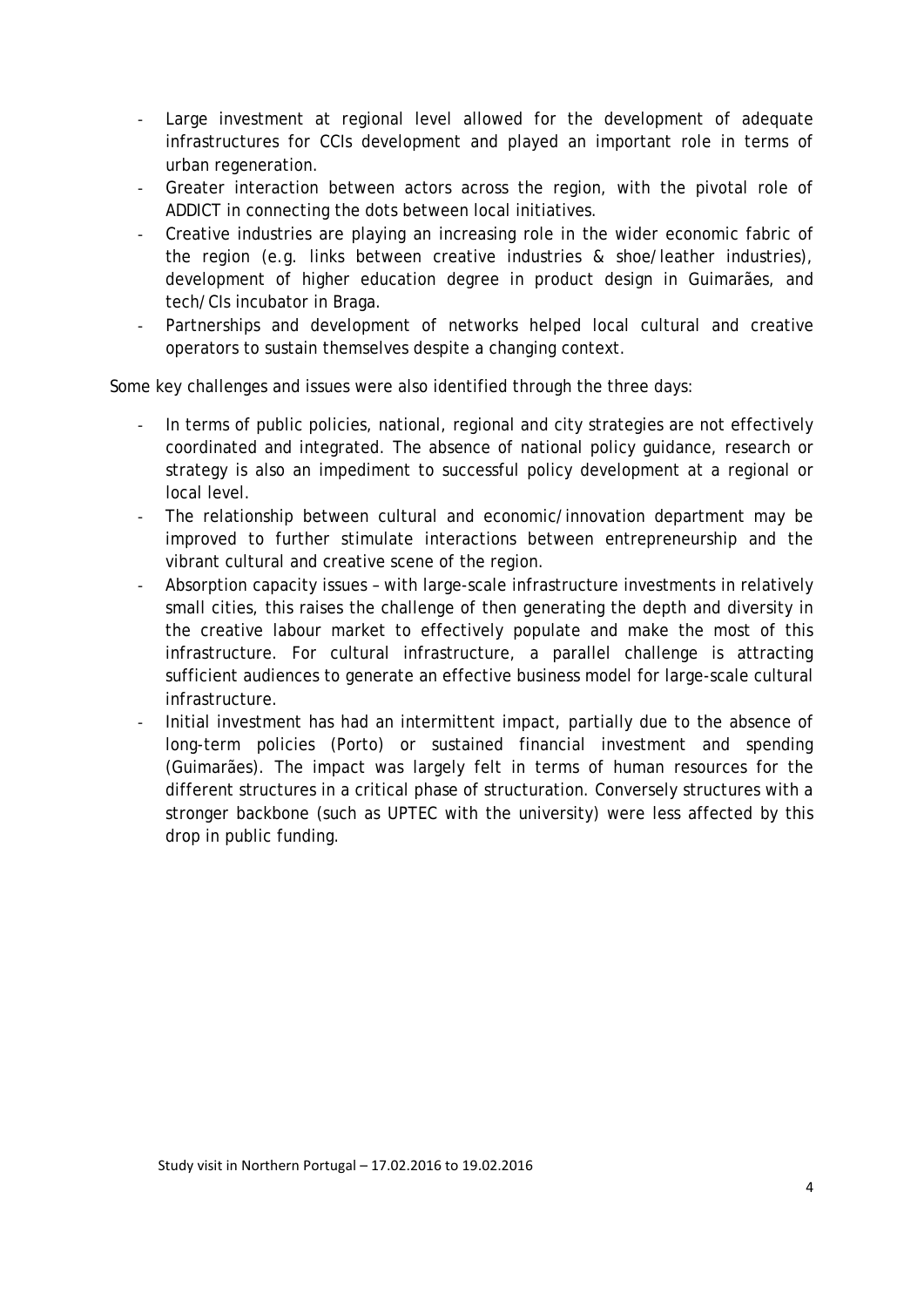### <span id="page-4-0"></span>**2. Programme**

| 16 <sup>th</sup> February |                                                                                                   |  |
|---------------------------|---------------------------------------------------------------------------------------------------|--|
| 18:00h                    | Meet & Greet                                                                                      |  |
|                           | (Hotel Lobby - Grande Hotel do Porto)                                                             |  |
|                           |                                                                                                   |  |
| 18:30h                    | <b>Introductions</b>                                                                              |  |
|                           | (welcome drinks)                                                                                  |  |
|                           | - Welcome words by ADDICT, Eurocities and KEA                                                     |  |
|                           | - Individual presentations of participants (3min max each)                                        |  |
|                           | Dual Business Model in the Arts                                                                   |  |
|                           | - Daniel Pires, Maus Hábitos Arts and Cultural Hub (15 min)                                       |  |
|                           | $-$ Q&A                                                                                           |  |
|                           | Maus Hábitos (3 min walk from hotel)                                                              |  |
|                           | www.maushabitos.com                                                                               |  |
| 20.30h                    | <b>Dinner</b>                                                                                     |  |
|                           | Maus Hábitos Restaurant "Vicios de Mesa"                                                          |  |
|                           | http://maushabitos.com/restaurante/restaurante.html                                               |  |
| 17th February             |                                                                                                   |  |
| 9:00h                     | Pick-up                                                                                           |  |
|                           | (Hotel Lobby)                                                                                     |  |
| 9:30h                     | The City of Porto Culture and Innovation Vision                                                   |  |
|                           | - Carlos Brito, ADDICT Board Vice-Chair (5 min)                                                   |  |
|                           | - Guilherme Blanc, Advisor for Cultural Affairs to Mayor and<br>Deputy Mayor for Culture (30 min) |  |
|                           | - Filipe Araújo, Deputy Mayor for Innovation and Environment (30<br>min)                          |  |
|                           | - Tiago Guedes, Rivoli General/Artist Director (15 min).                                          |  |
|                           | - Q&A and discussion (30 min)                                                                     |  |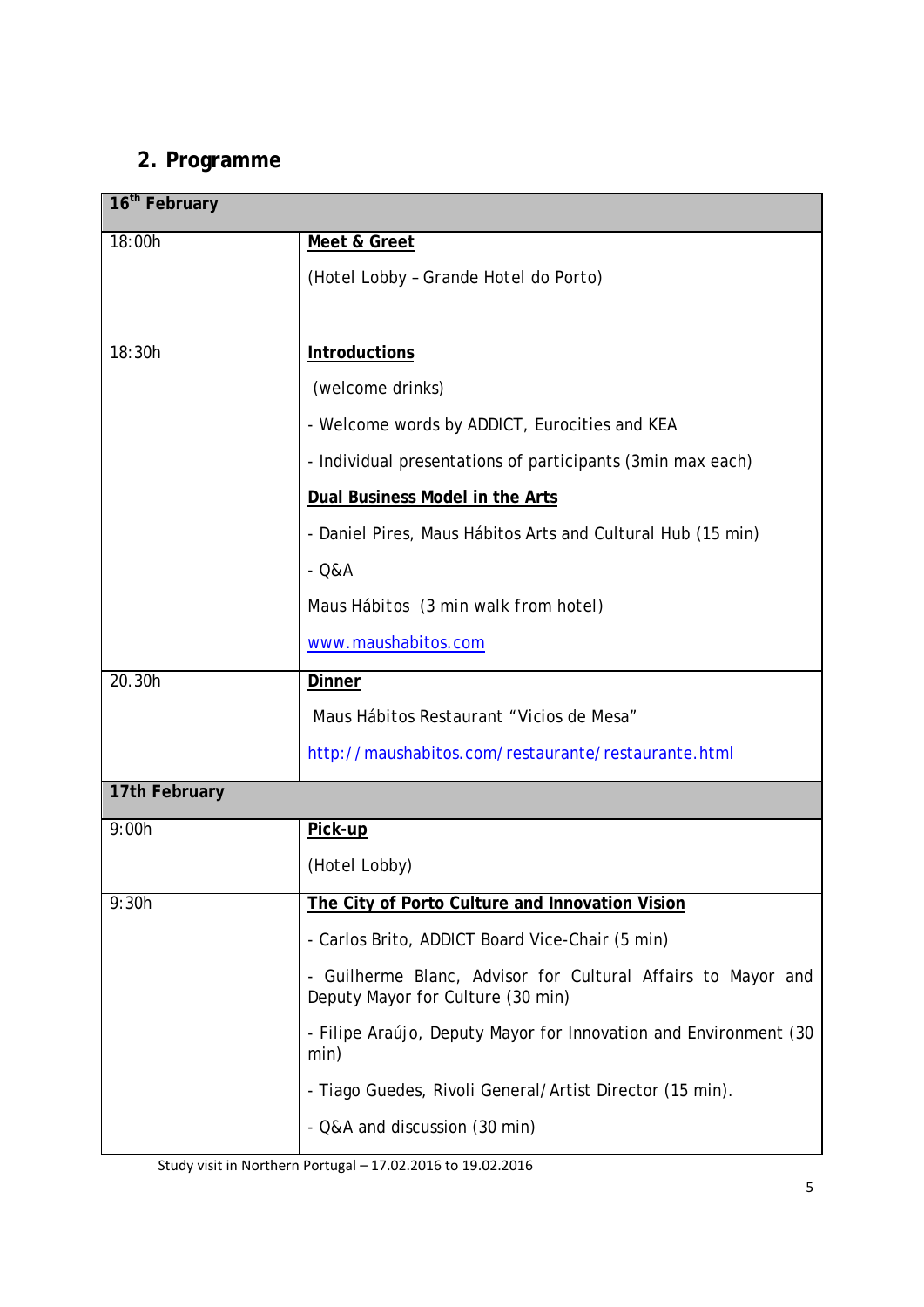|        | Rivoli Municipal Theatre (7 min walk from hotel)                                                                                          |  |
|--------|-------------------------------------------------------------------------------------------------------------------------------------------|--|
|        | www.teatromunicipaldoporto.pt                                                                                                             |  |
| 11:30  | <b>Arts based Urban Regeneration</b>                                                                                                      |  |
|        | - Claudia Melo, Head of Special Projects at Porto Lazer/Espaço<br>Montepio (45 min)                                                       |  |
|        | Espaço Montepio (5 min walk from Rivoli)                                                                                                  |  |
|        | http://www.portolazer.pt/noticias-porto-lazer/portolazer-lanca-<br>convocatoria-aberta-para-residencias-artisticas-no-espaco-<br>montepio |  |
| 13:00h | <b>Lunch</b>                                                                                                                              |  |
|        | Garden studio                                                                                                                             |  |
|        | UPTEC PINC Creative Industries Incubator of the University of<br>Porto Science and Technology Park                                        |  |
|        | (15 min walk from Montepio)                                                                                                               |  |
|        | http://uptec.up.pt                                                                                                                        |  |
| 14:00h | Knowledge Transfer within the Creative Industries: the case of                                                                            |  |
|        | UPTEC.PINC                                                                                                                                |  |
|        | - Fátima São Simão, General Manager of UPTEC.PINC                                                                                         |  |
|        | - Clara Gonçalves, General Manager UPTEC                                                                                                  |  |
|        | incubator and<br>Tour of the<br>presentations of<br>selected<br>entrepreneurs/companies, namely:                                          |  |
|        | - C180 (audiovisual / tv channel) ;                                                                                                       |  |
|        | - Ncrep (heritage rehabilitation) ;                                                                                                       |  |
|        | - Lovers & Lollypops (independent music editor) ;                                                                                         |  |
|        | - FAHR 021.3 (art and architecture);                                                                                                      |  |
|        | - PhD in Design (doctoral program in design).                                                                                             |  |
|        | UPTEC.PINC Creative Industries Incubator of the University of<br>Porto Science and Technology Park                                        |  |
| 16:00  | <b>ADDICT - Past, Present and Future</b>                                                                                                  |  |
|        | (Coffee-break / Drinks ready for entire presentation)                                                                                     |  |
|        | - Carlos Martins, Responsible for the Macroeconomic study on the<br>Creative Industries at Northern Portugal 2008; Former ADDICT          |  |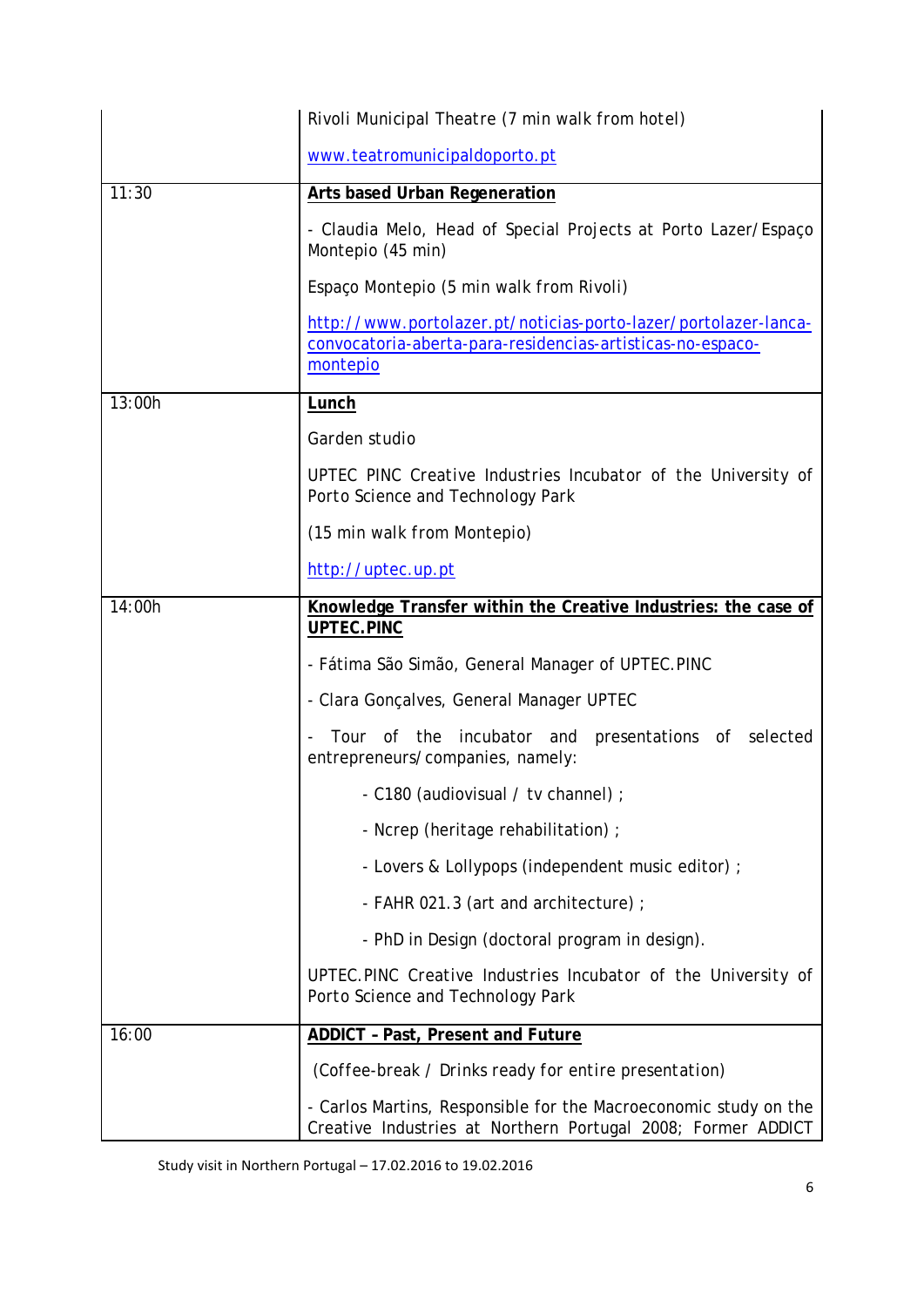|               | Chair of the Board; Former CEO of Guimarães ECOC 2012                                              |
|---------------|----------------------------------------------------------------------------------------------------|
|               | - Cristina Farinha, Executive Director ADDICT                                                      |
|               | End of the day wrap up                                                                             |
|               | UPTEC.PINC Creative Industries Incubator of the University of<br>Porto Science and Technology Park |
| 17:30h        | Back to the hotel                                                                                  |
| 19:45h        | Dinner at "Casa da Música" Legacy of Porto ECOC 2001                                               |
|               | -Brief presentation and visit                                                                      |
|               | - Dinner                                                                                           |
|               | Casa da Música Restaurant (15 min travel by metro)                                                 |
|               | www.casadamusica.com                                                                               |
| 18th February |                                                                                                    |
| 8:45h         | <b>Travel to Guimarães</b>                                                                         |
|               | (Pick up at Hotel Lobby)                                                                           |
| 10:00h        | European Capital of Cultural 2012 - Legacy and Perspectives                                        |
|               | - Rui Torrinha, Artistic Programming "A Oficina"                                                   |
|               | - Visit to city infrastructures:                                                                   |
|               | <b>CCVF Performing Arts Center</b>                                                                 |
|               | PAC e Laboratórios Criativos -Platform for Arts and Creativity                                     |
|               | $- Q&A$                                                                                            |
|               |                                                                                                    |
|               | - Paulo Cruz, Institute of Design (University of Minho)                                            |
|               | $- Q&A$                                                                                            |
|               | - Ricardo Areias and Rodrigo Areias, CAAA Center for Architecture<br>and Arts (www.centroaaa.org)  |
|               | - Q&A and discussion                                                                               |
|               | Guimarães (53 kms from Porto)                                                                      |
| 13:00h        | <b>Lunch and Free City Tour</b>                                                                    |
|               | City centre of Guimarães                                                                           |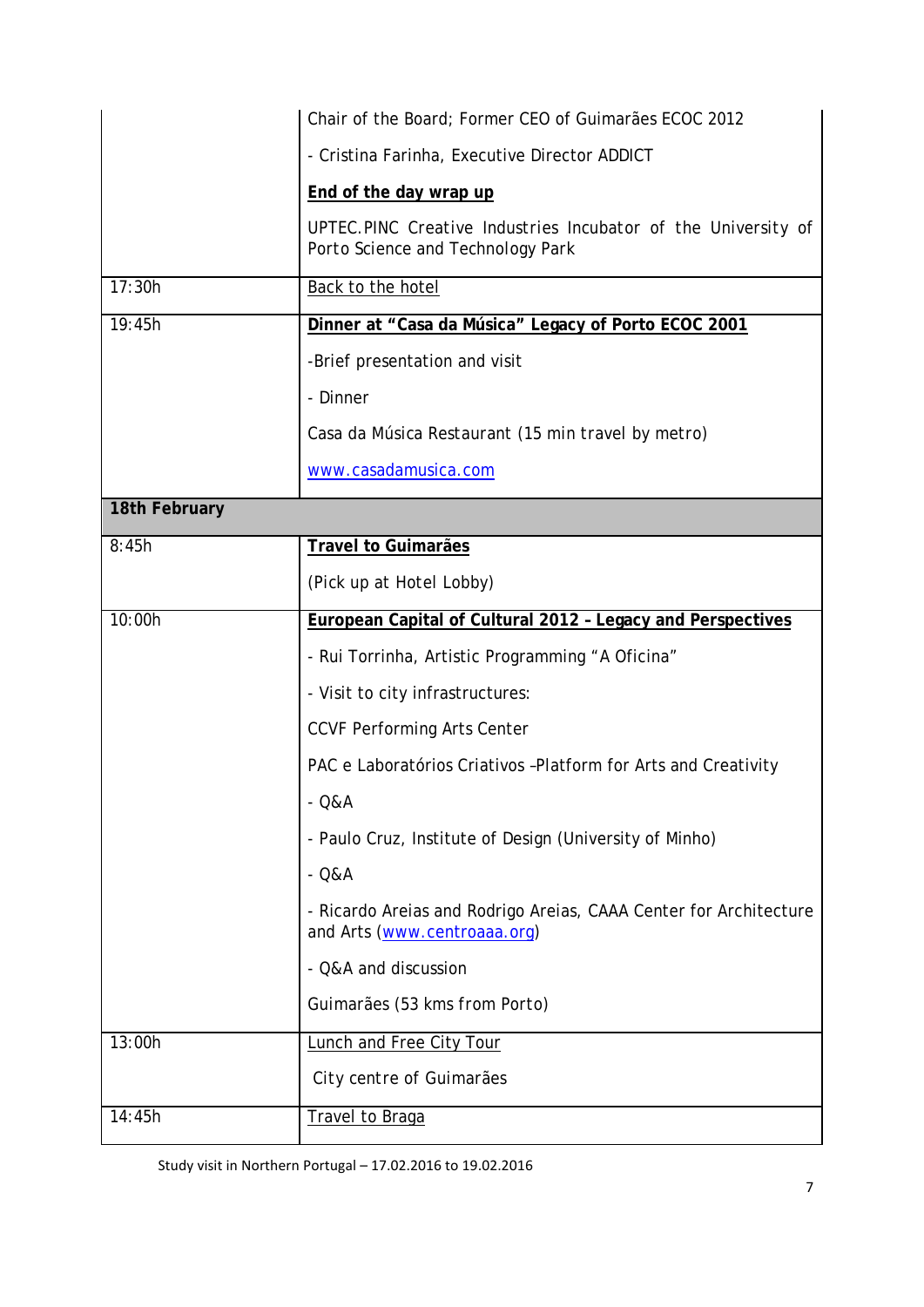|        | (25 kms from Guimarães)                                                      |
|--------|------------------------------------------------------------------------------|
| 15:30h | Rebranding the city of Braga                                                 |
|        | - Tiago Sequeira, Gnration and Startup Braga;                                |
|        | - Claudia Leite, Theatro Circo and UNESCO Creative City Bid<br>responsible   |
|        | - Angela, Encontros de Imagem (Photography festival)                         |
|        | - Q&A and Discussion                                                         |
|        | Gnration - creative hub                                                      |
|        | www.gnration.pt                                                              |
| 18:30h | Return to Porto / Hotel                                                      |
| 20:30  | Dinner                                                                       |
|        | (Meet at Hotel Lobby)                                                        |
|        | Hard Club Restaurant (15m walk from hotel)                                   |
| 9:00   | <b>Final Remarks and Wrap-up</b>                                             |
|        | Fundação de Serralves                                                        |
|        | Contemporary Art Venue<br>(20min<br>travel<br>by<br>bus<br>www.serralves.pt) |
| 10:30h | Goodbyes                                                                     |
|        | - Free visit to Serralves / Departures from Porto                            |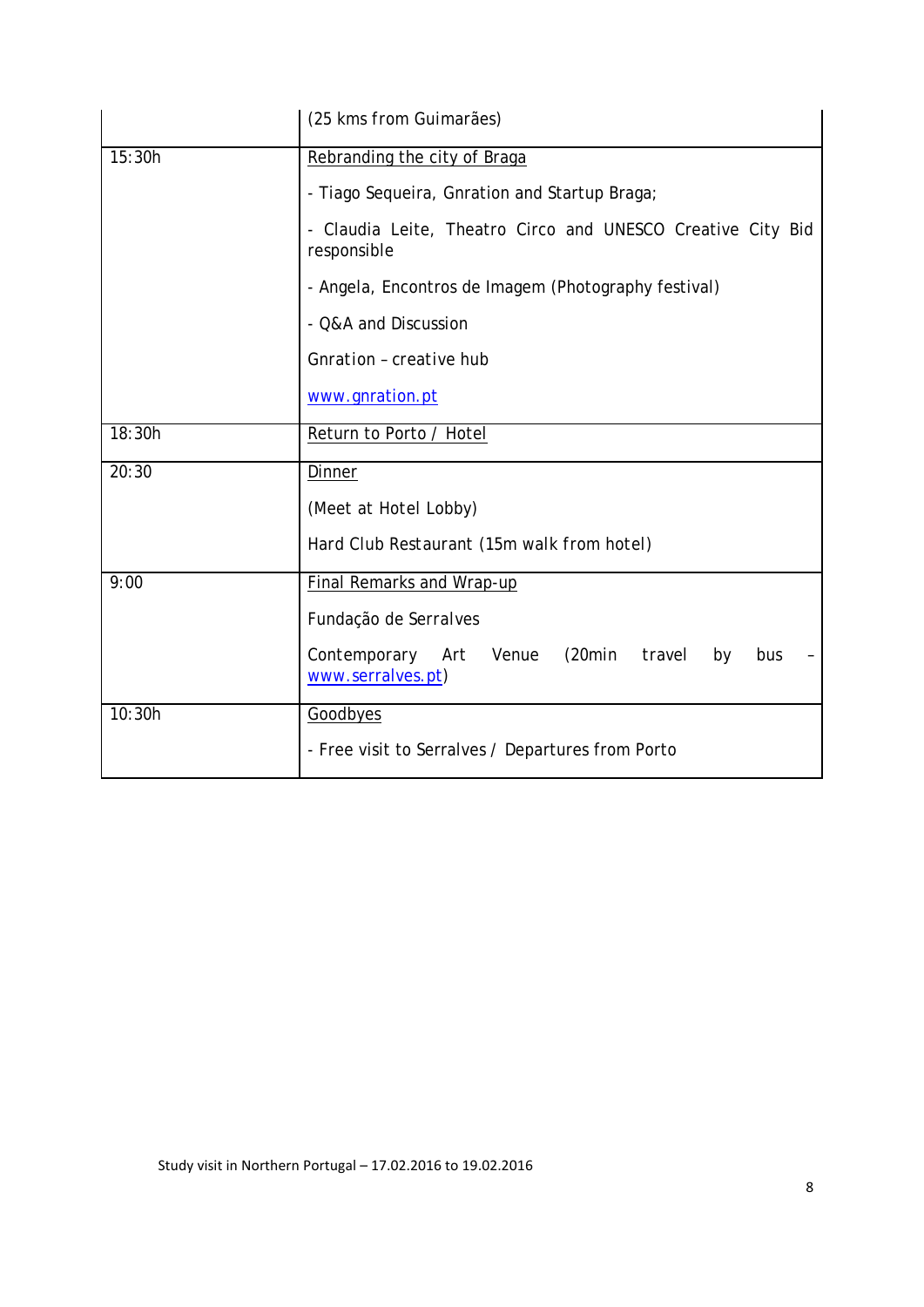### <span id="page-8-0"></span>**3. Methodology and tools used**

#### - **Presentations / Workshops**

Welcoming speeches (often by political figures, high-rank civil servants or managers of specific programmes & projects) offered orientating insights and general overviews on key themes of the study visit and more broadly on regional cultural policy. These presentations were followed by questions and answers sessions to properly exhaust the issues and clarify key information, with active participation from visiting cities and regions.

#### - **Site visits**

Site visits were organised for the following sites:

- Maus Hábitos cultural hub
- **Teatro Rivoli**
- **UPTEC.PINC incubator and some key companies**
- Casa da Musica
- Guimarães: International arts center, Faculty of Design & quick tour of the city center
- **Braga: Gnration creative hub** All site visits were facilitated by local staff in charge of the different projects (management level) and regularly included both programme managers and endusers/beneficiaries. Written documentation was also provided in some cases: Porto Lazer, UPTEC.PINC,

#### - **Feedback session**

& ADDICT.

On the last day of the visit, participants gathered to reflect on the main findings and lessons learnt of the study visit. Transferability was at the heart of this exercise and participants focused on how the learning points can be relevant for their local contexts. The lessons learnt were clustered around some key concepts and ideas discussed across the group of participants, with the project team acting as facilitators. Due to time constraints, no split working groups could be organised this time.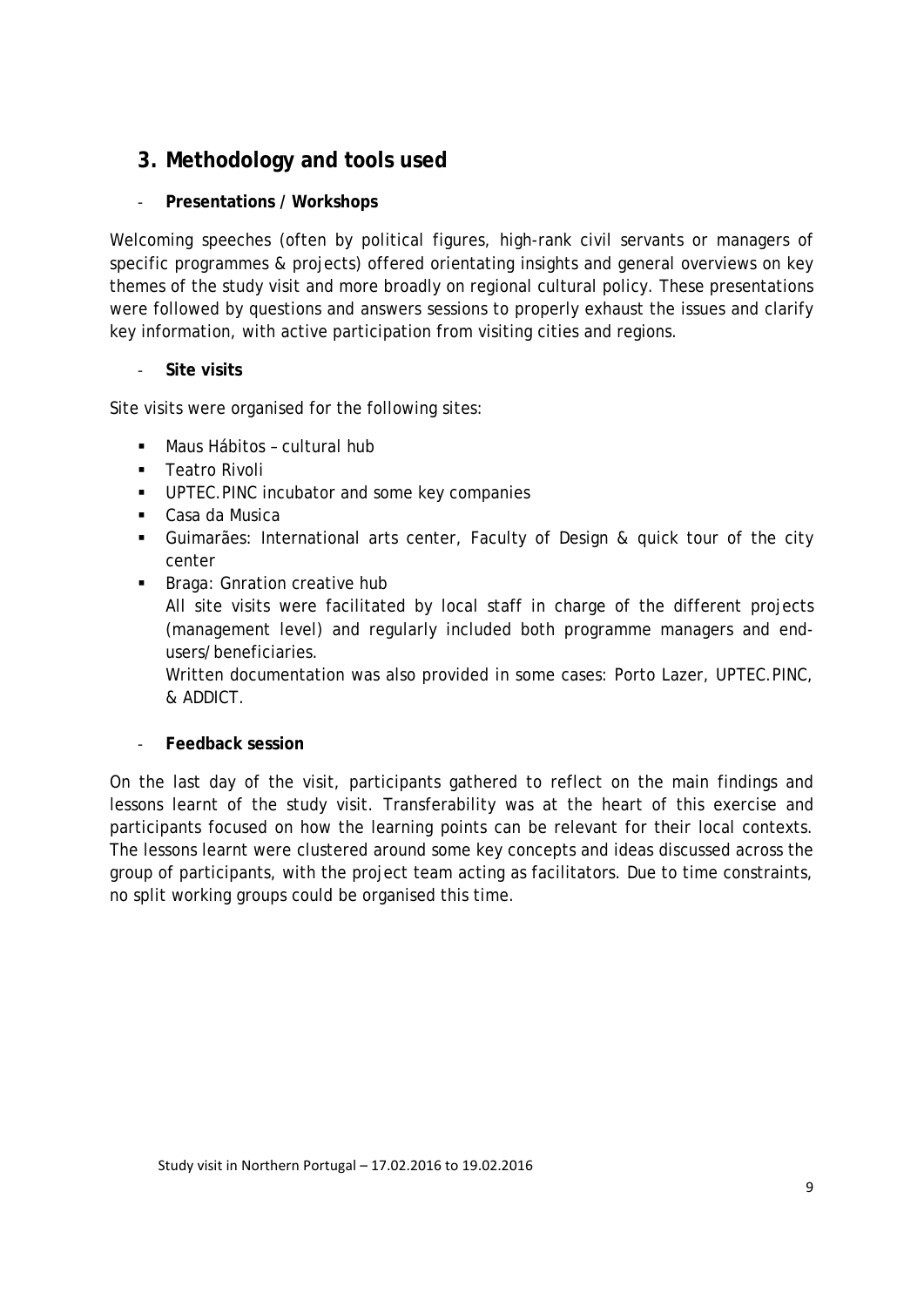### <span id="page-9-0"></span>**4. Key topics presented and learning points**

While very diverse in terms of places, management models and typology of initiatives, the study visit shed light on a several transversal themes and key topics:

1. **Places & infrastructure**. The study visit offered insights into a varied range of structures and places supporting CCIs:

- University-based incubator with UPTEC.PINC, enabling synergies between the university, connecting different elements in the talent pool ad driving collaboration with businesses (locally but also internationally).
- A cultural hub with a sustainable business model (Maus Hábitos), where artistic residencies, concerts and exhibitions are funded through a bar/restaurant. Launched in 2001, this hybrid space contributes to the vibrancy of cultural life in centre Porto.
- Gnration in Braga is a city-funded creative hub offering comprehensive coaching and support services for creative and digital businesses through incubation and acceleration programmes. Whilst clearly business-oriented, the hub is also a cultural node of the city (concerts, outdoor cinema, arts & science exhibitions).

The variety of spaces, business models and overall purposes of the infrastructures gave a useful panorama and inspirations to tap into the potential of creative hubs for social, cultural and economic objectives.

2. **Partnerships and networks**, enabling inter alia the resilience of local operators in very different contexts.

- In Guimarães, funding cuts altered the post-ECoC dynamic but the some structures launched prior to or in 2012 have managed to sustain themselves through close partnerships and pooling of resources. The Centre for Arts and Architecture Affairs in Guimarães, for example, pulled through during three years without public subsidies, due to informal partnerships with other existing structures and the drive and commitment of a very active team and networks of creative partners.
- In Porto, an interesting feature of Porto Lazer's work lies in its brokerage role across artists, CCIs and real estate developers. Their unique position of a trusted arm's length body from the city and its successful track record enable Porto Lazer to work in partnership with both grassroots operators and large public or private property developers. This has led to significant interventions in public space and an increase in creative solutions to city planning challenges (and opportunities)
- At a broader level, ADDICT plays an instrumental role in connecting the dots between city-led and private initiatives, especially in the absence of robust political or administrative regional structures. Again, trust from a broad range of cultural and creative organisations enables this regional (and increasingly national) leadership role for CCIs.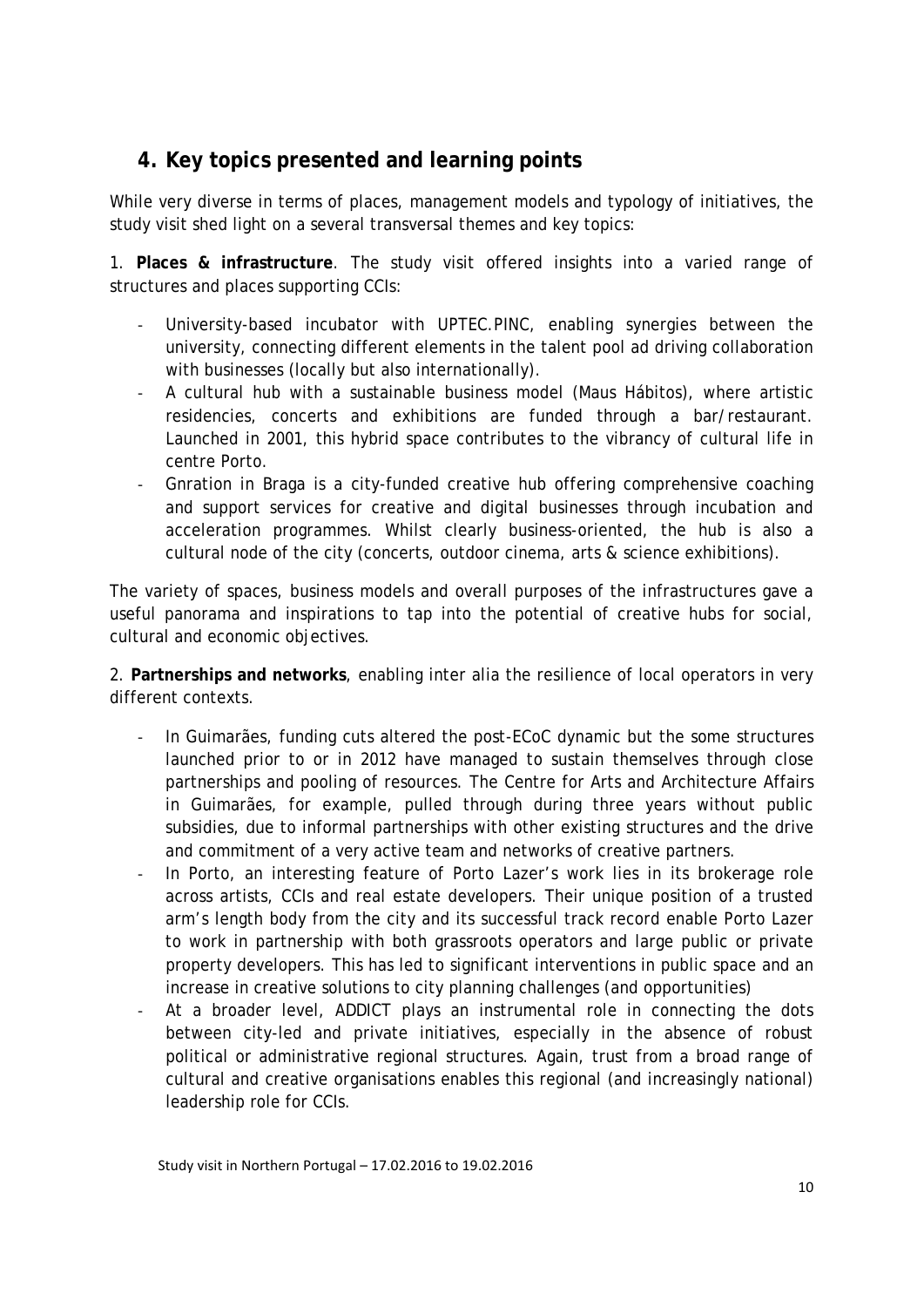This learning point is very challenging to transfer – this brokerage role relies on the ability and leadership capacity of the staff in order to steer such partnerships (hence the importance to invest appropriately in human capital). However the governance mechanisms (non-profit association for ADDICT and public company for Porto Lazer) arguably facilitated the process of establishing trust with a very diverse range of actors.

#### 3. **City branding & positioning**

The regional dimension of the study visit led to very different contexts and opportunities in terms of city-branding and the role of cultural policies there:

- In Porto, policies for CCIs seek to build on the growing attractiveness of the city and the challenge lies in developing a cultural offering catering for both the needs and interests of local partners (in creative business and audiences), while diversifying and further developing the touristic offer through culture. While the legacy of the ECoC 2001 has been hampered by funding cuts for cultural policy for a decade, it has undeniably left strong cultural markers across the city – from iconic infrastructure like Casa da Musica (which is also a flourishing cultural organisation) or as a starting point for dynamic grassroots organisations (like Maus Hábitos). Further insights into the articulation of cultural policies and emergence of creative industries could have been helpful (e.g. to discuss the potential for creative tourism, or SMEs development versus gentrification).
- In Guimarães, the European Capital of Culture has certainly given a special focus on the small city and contributed to its positioning at national and European level. Cultural infrastructures are also of international scale. The ECoC process made a very tangible impact to the physical and cultural landscape of the city – delivering spillover effects to tourism, attracting inward investment, attracting (and reattracting) creative talent, and accelerating the growth and innovation capacity of creative businesses (from Fly London to micro design firms). The city is significantly changed, with improved public realm and a healthy mix of contemporary assets in the wonderful heritage setting. However, the possibilities to make the most of this initial push will remain limited with reduced public investment and the local creative sector will struggle to retain the energy and purpose of the last few years.
- In Braga, the city wants to build on the international reputation and scale of some local cultural operators and events and is pursuing the UNESCO Creative cities title (for music), with a view to 1) strengthen the position of Braga as a creative city 2)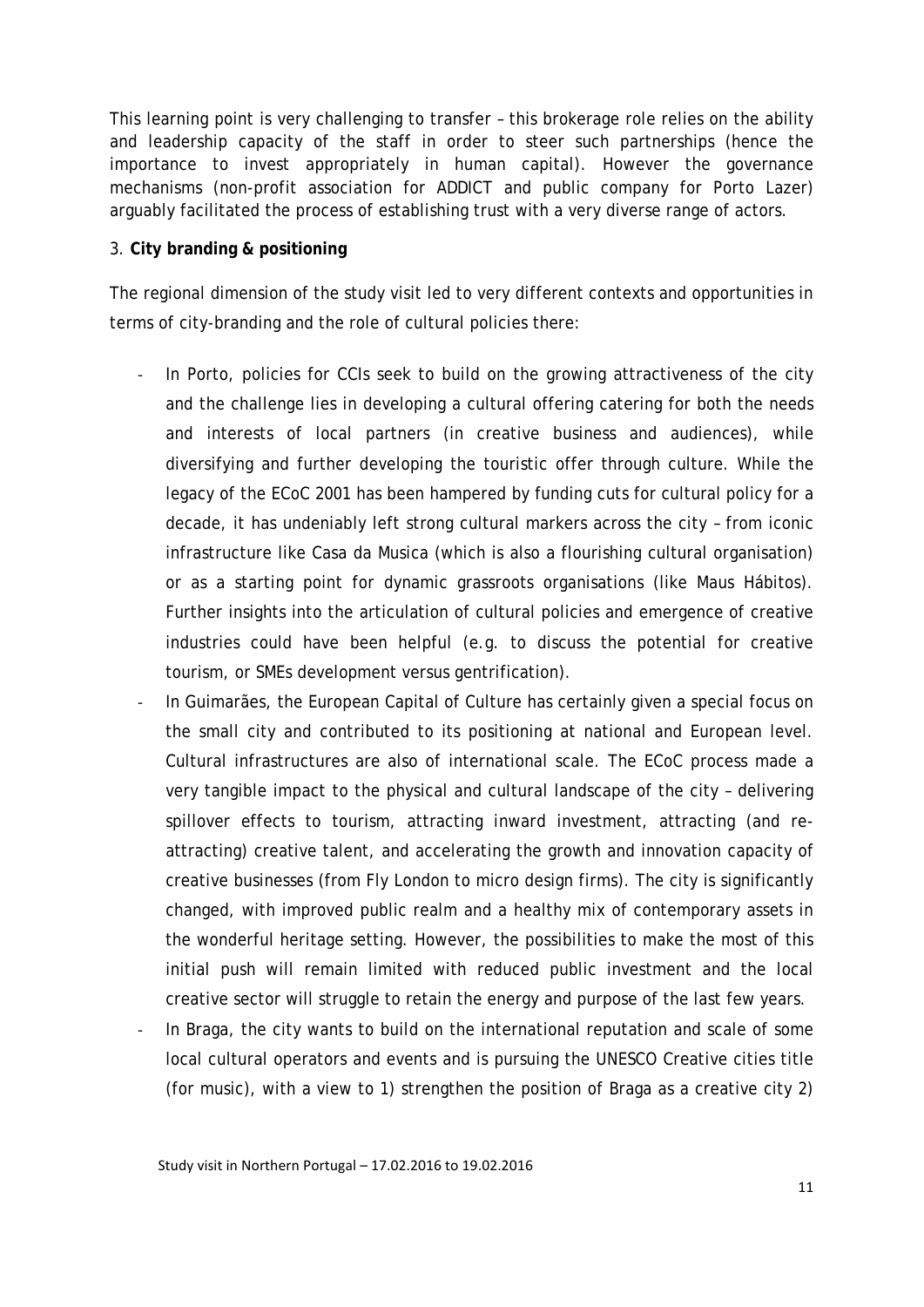support the internationalisation of local CCIs organisations and businesses and 3) boost the attractiveness of the city and retain talents.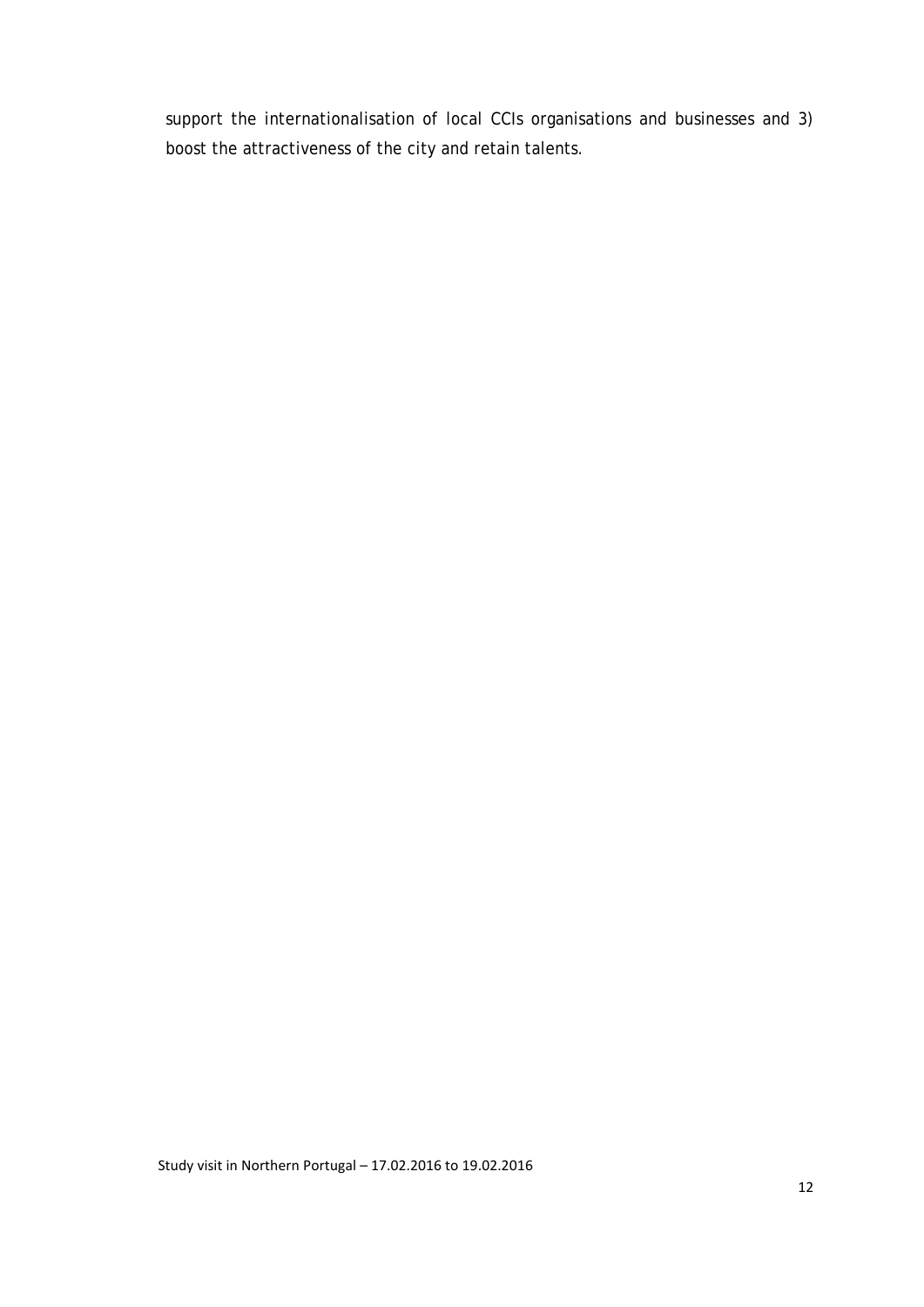### <span id="page-12-0"></span>**5. Initiatives presented**

| <b>Title</b>                                                             | ADDICT & regional strategy for creative industries                                                                                                                                                                                                                                                                 |
|--------------------------------------------------------------------------|--------------------------------------------------------------------------------------------------------------------------------------------------------------------------------------------------------------------------------------------------------------------------------------------------------------------|
| Description, including<br>Context<br><b>Objectives</b><br>Implementation | ADDICT - Creative Industries Agency Portugal, is a non-<br>profit association created as a direct result from the<br>2008 regional strategy for CCIs and currently gathering<br>a hundred members.                                                                                                                 |
| Key actors involved<br><b>Budget</b>                                     | ADDICT acts as the platform for the creative industries<br>sector intending to position the north of Portugal as a<br>relevant creative region in Europe and contribute to<br>the development of entrepreneurship and the creative<br>economy through the promotion of coordination,<br>information and knowledge. |
|                                                                          | ADDICT aims to:                                                                                                                                                                                                                                                                                                    |
|                                                                          | Consolidate<br>clustering<br>in<br>progress,<br>$\bullet$<br>strengthening and deepening it.                                                                                                                                                                                                                       |
|                                                                          | Articulate market players with no tradition of<br>$\bullet$<br>dialogue and cooperation: companies, cultural<br>institutions, art spaces, artists, universities,<br>science parks, research centres, municipalities,<br>media.                                                                                     |
|                                                                          | Contribute to the increase of the critical mass<br>of the sector, providing meeting places and<br>space for interest convergence.                                                                                                                                                                                  |
|                                                                          | Contribute to the differentiation of territorial<br>competitive strategies and for the<br>urban<br>regeneration processes in cities and places of<br>high patrimonial value.                                                                                                                                       |
|                                                                          | Strengthen, qualify and<br>promote<br>the<br>mechanisms of network articulation and work.                                                                                                                                                                                                                          |
|                                                                          | relation<br>Deepen<br>the<br>between<br>knowledge<br>production centres and corporate activity.                                                                                                                                                                                                                    |
|                                                                          | young college students<br>Attract<br>the<br>to<br>development of creative business.                                                                                                                                                                                                                                |
|                                                                          | Leverage and internationalize the region's and<br>$\bullet$<br>country's main creative players and business.                                                                                                                                                                                                       |
|                                                                          | Generate new dynamics in the market of<br>creative economy by increasing the production<br>of new contents, promoting the retention of<br>talent in the region and country.                                                                                                                                        |
|                                                                          | Inform and involve the community in what concerns the                                                                                                                                                                                                                                                              |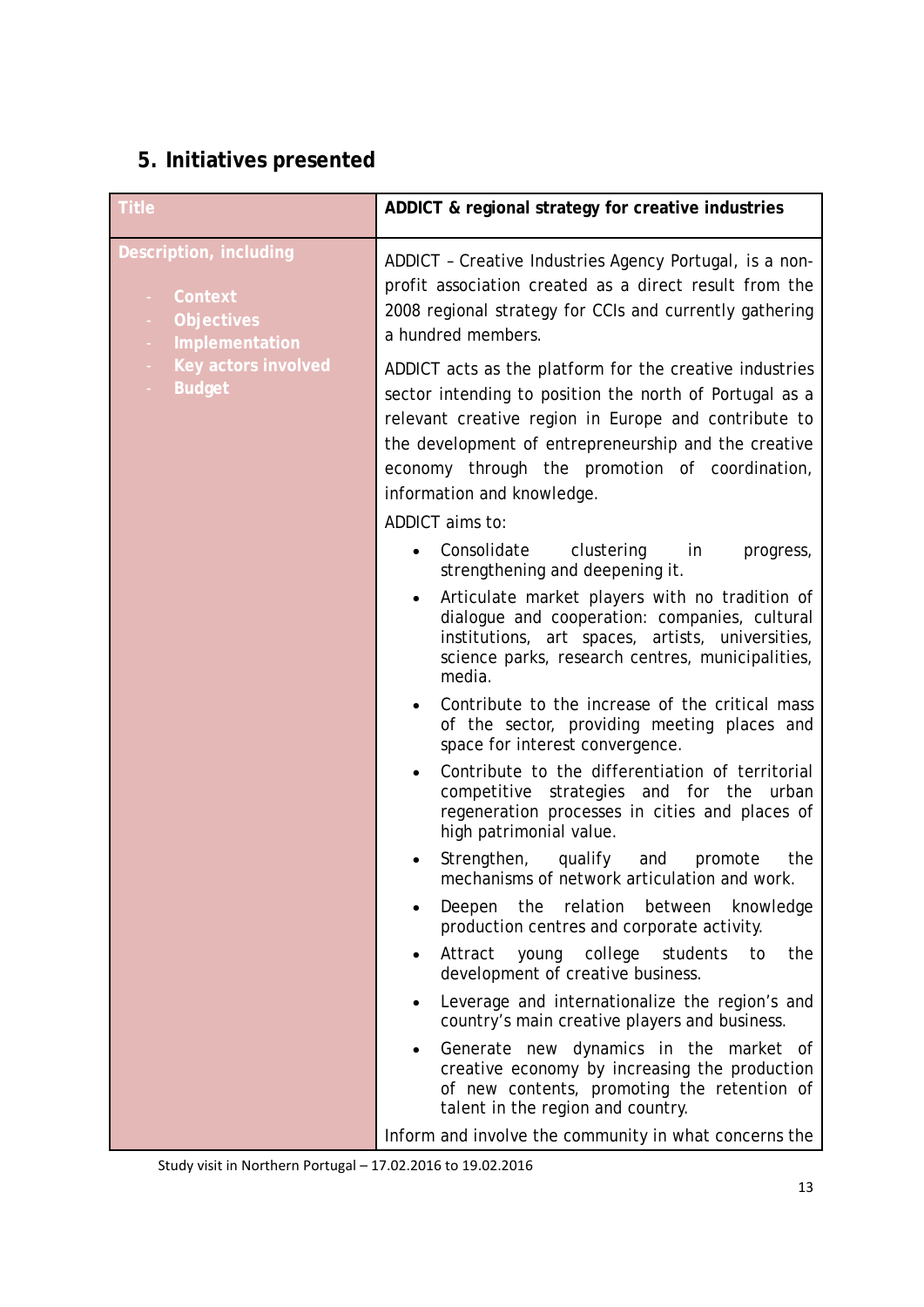|                            | development of the creative economy and ecology<br>(clarification on financing opportunities and incentives,<br>promotion of events, disseminating<br>information,<br>preserving and orientating talent, etc.).                                                                                                                                                                                                                                                                                                                                        |
|----------------------------|--------------------------------------------------------------------------------------------------------------------------------------------------------------------------------------------------------------------------------------------------------------------------------------------------------------------------------------------------------------------------------------------------------------------------------------------------------------------------------------------------------------------------------------------------------|
| <b>Results</b>             | Successfully positioned the region as a European<br>leader for CCIs<br>More than 120 members (very diverse: from<br>professionnals<br>large<br>creative<br>to<br>cultural<br>organisations, businesses, creative hubs, etc.)<br>Contributed to the development of a network of<br>creative hubs and co-working spaces (more than<br>50) at regional level and now at European level<br>(trough an EU funded project)<br>Greater connections between CCIs and the local<br>economic fabric                                                              |
| Lessons learnt &           | Key success factors:                                                                                                                                                                                                                                                                                                                                                                                                                                                                                                                                   |
| <b>Key success factors</b> | People - strong results despite very limited<br>human resources<br>'Skills for trust': with a solid understanding of<br>the sector, ADDICT managed to establish trust<br>within an incredibly diverse range of actors,<br>including grassroots organisations but also<br>public authorities across the region.<br>International outlook from the very beginning.<br>While ADDICT's mission has a strong local<br>anchorage, it has always sought to build bridges<br>partnerships internationally (for<br>and<br>good<br>practices and/or EU funding). |
|                            | Lessons learnt:                                                                                                                                                                                                                                                                                                                                                                                                                                                                                                                                        |
|                            | Structuration of the sector is very challenging,<br>so membership does not provide sufficient<br>income for the sustainability of the association.<br>Sectorial representations from the different<br>sub-sectors of the CCIs would allow for more<br>targeted actions at the more umbrella-level of<br>ADDICT.<br>Delivering across a diverse geographical region<br>makes<br>reach<br>and<br>representation<br>very<br>challenging.                                                                                                                  |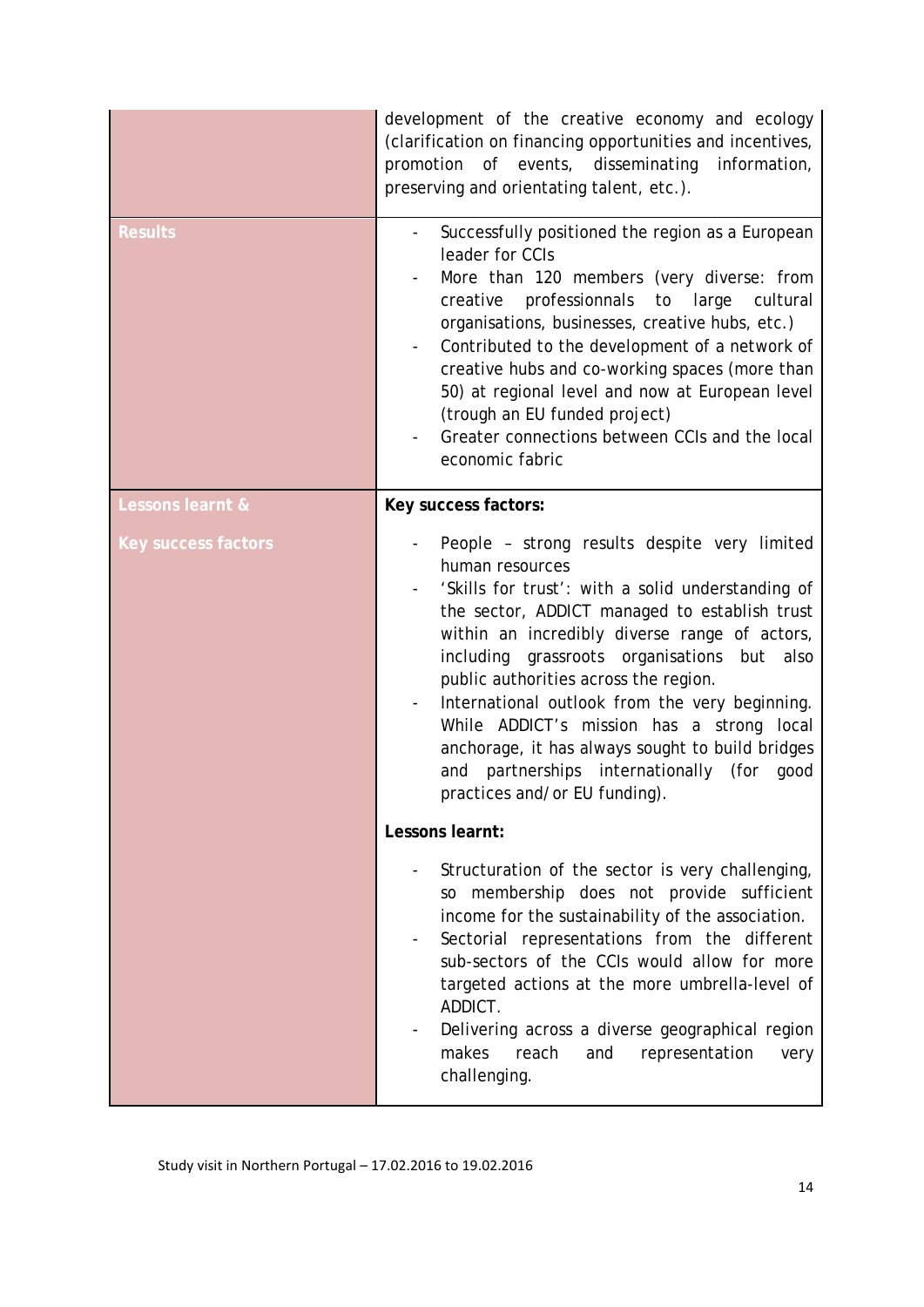| <b>Title</b>                                                                                                                                        | Porto's city-led cultural projects                                                                                                                                                                                                                                                                                                                                                                                                                      |
|-----------------------------------------------------------------------------------------------------------------------------------------------------|---------------------------------------------------------------------------------------------------------------------------------------------------------------------------------------------------------------------------------------------------------------------------------------------------------------------------------------------------------------------------------------------------------------------------------------------------------|
| Description, including<br>Context<br><b>Objectives</b><br>÷<br>Implementation<br>$\sim$<br>Key actors involved<br>$\sim$<br><b>Budget</b><br>$\sim$ | The city of Porto is an interesting example of the ebbs<br>and flows of cultural policies. After the 2001 European<br>Capital of Culture, CCIs faced a difficult local context<br>as cultural policies were not the main priority for many<br>years. Cultural funding suffered heavy cuts for several<br>years, until the recent elections were culture was<br>reasserted as a policy priority for the city. The current<br>priorities for culture are: |
|                                                                                                                                                     | Re-activating cultural<br>institutions,<br>and<br>especially municipal theatres<br>Large-scale projects to develop new audiences<br>and diversify participation (i.e. culture in<br>expansion)                                                                                                                                                                                                                                                          |
|                                                                                                                                                     | Teatro Municipal do Porto carries out the mission to<br>present in both hubs - Campo Alegre and Rivoli - a<br>programme oriented for dance, yet interdisciplinary,<br>particularly focused on artists and cultural agents from<br>Porto, as partner of the main theatres in the country<br>consistently related<br>and<br>with<br>contemporary<br>international creation.                                                                               |
|                                                                                                                                                     | Cultural policies are however very-much project-based<br>(need to reactivate key projects after the funding<br>cuts), and are not linked with creative industries<br>policies yet.                                                                                                                                                                                                                                                                      |
| <b>Results</b>                                                                                                                                      | Mapping of local cultural assets to promote<br>projects where a clear gap is identified and<br>attract new audiences<br>Key cultural institutions were successfully<br>reactivated (Teatro Campo Alegre and Teatro<br>Rivoli)                                                                                                                                                                                                                           |
| <b>Lessons learnt &amp;</b>                                                                                                                         | Key success factors:                                                                                                                                                                                                                                                                                                                                                                                                                                    |
| <b>Key success factors</b>                                                                                                                          | Decentralising the cultural offer ("Culture in<br>expansion")<br>through<br>cultural<br>large-scale<br>programming in social housing units<br>Links<br>with<br>the<br>fast-growing<br>touristic<br>attractiveness of Porto, programmes of Teatro<br>Rivoli focus on non-verbal art forms, to attract a<br>more international audience.                                                                                                                  |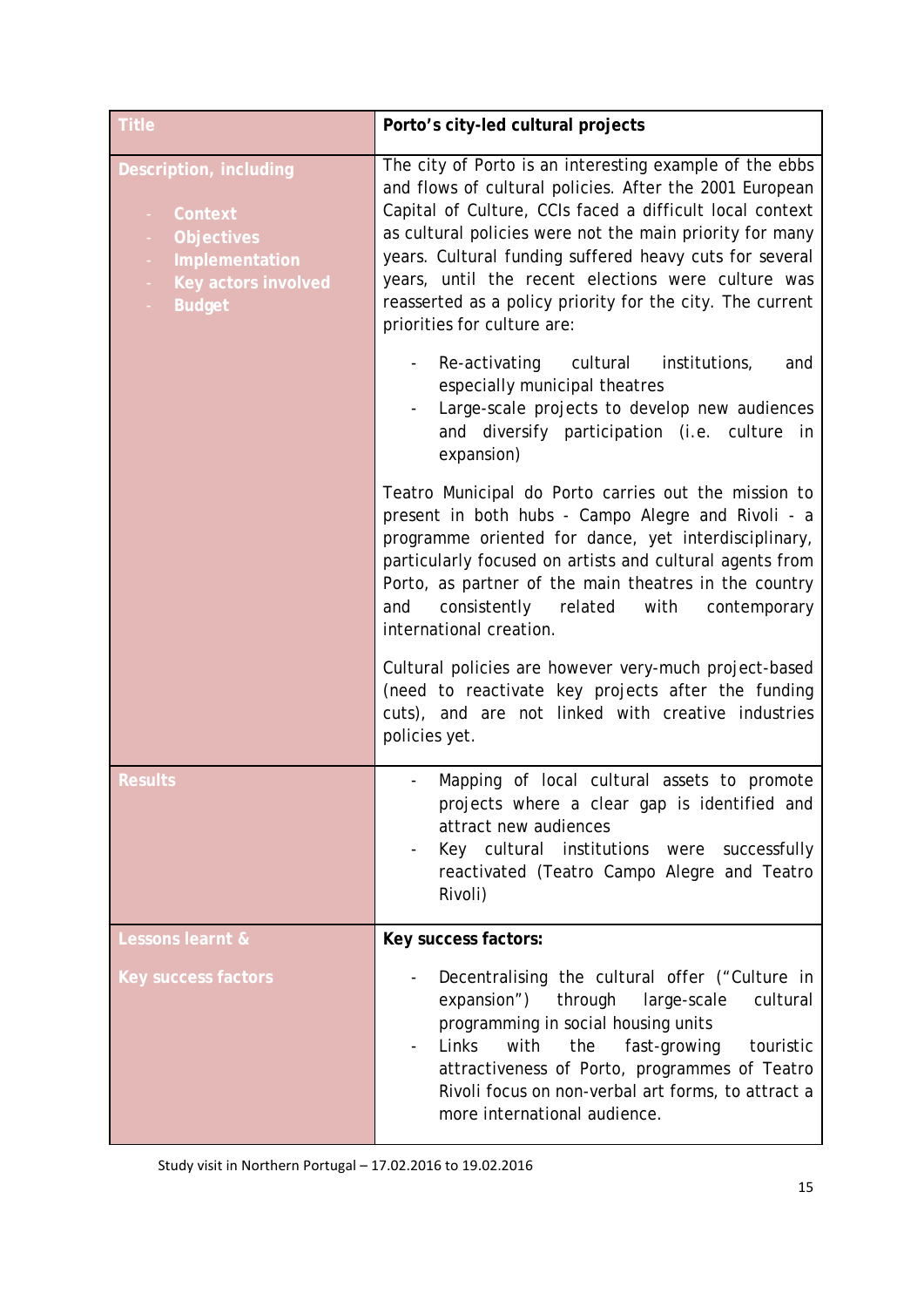| Lessons learnt:                                                                                                                                                                                                                                                                                                                                                                                                                                                                                                                                                        |
|------------------------------------------------------------------------------------------------------------------------------------------------------------------------------------------------------------------------------------------------------------------------------------------------------------------------------------------------------------------------------------------------------------------------------------------------------------------------------------------------------------------------------------------------------------------------|
| The absence of cultural policies requires heavy<br>investment to jumpstart a new dynamic and<br>make use of untapped local<br>resources<br>(especially cultural heritage)<br>Stronger linkages between cultural support and<br>creative industries would benefit from greater<br>culture<br>between<br><b>connections</b><br>and<br>economic/entrepreneurship policies<br>The tightly bounded city boundaries mean<br>partnerships with neighbouring municipalities<br>across the conurbation are vital to achieve scale<br>and to give a metropolitan cultural offer. |

| <b>Title</b>                                                                                                                               | Porto Lazer - Urban regeneration through artistic<br>intervention                                                                                                                                                                                                                                                                                                                                                                                                                                                                                                                           |
|--------------------------------------------------------------------------------------------------------------------------------------------|---------------------------------------------------------------------------------------------------------------------------------------------------------------------------------------------------------------------------------------------------------------------------------------------------------------------------------------------------------------------------------------------------------------------------------------------------------------------------------------------------------------------------------------------------------------------------------------------|
| Description, including<br>Context<br><b>Objectives</b><br>÷.<br>Implementation<br>$\sim$<br>Key actors involved<br>$\sim$<br><b>Budget</b> | Porto Lazer is a municipal company owned by the Porto<br>City Hall with a mission to reinforce the city dynamics<br>and offer within the sports and culture areas.<br>Porto Lazer has spearheaded culture-led urban<br>regeneration projects across the city of Porto since<br>2009 and established and impressive track record of<br>successful projects, working with both public and<br>private property developers.<br>It is now responsible for implementation of a new<br>cultural space in the city, Espaço Montepio, which<br>follow other special culture and art projects, namely |
|                                                                                                                                            | AXA building and Locomotiva.                                                                                                                                                                                                                                                                                                                                                                                                                                                                                                                                                                |
| <b>Results</b>                                                                                                                             | <b>Slides needed</b>                                                                                                                                                                                                                                                                                                                                                                                                                                                                                                                                                                        |
| Lessons learnt &                                                                                                                           | Key success factors:                                                                                                                                                                                                                                                                                                                                                                                                                                                                                                                                                                        |
| <b>Key success factors</b>                                                                                                                 | The status of public company effectively gives<br>Porto Lazer a role of arm's length body,<br>enabling them to interact more fluidly with<br>both grassroots and institutional actors. The<br>particular skills of project managers - able to<br>understand both actors - are a must here.<br>Initial political push to support the negotiations                                                                                                                                                                                                                                            |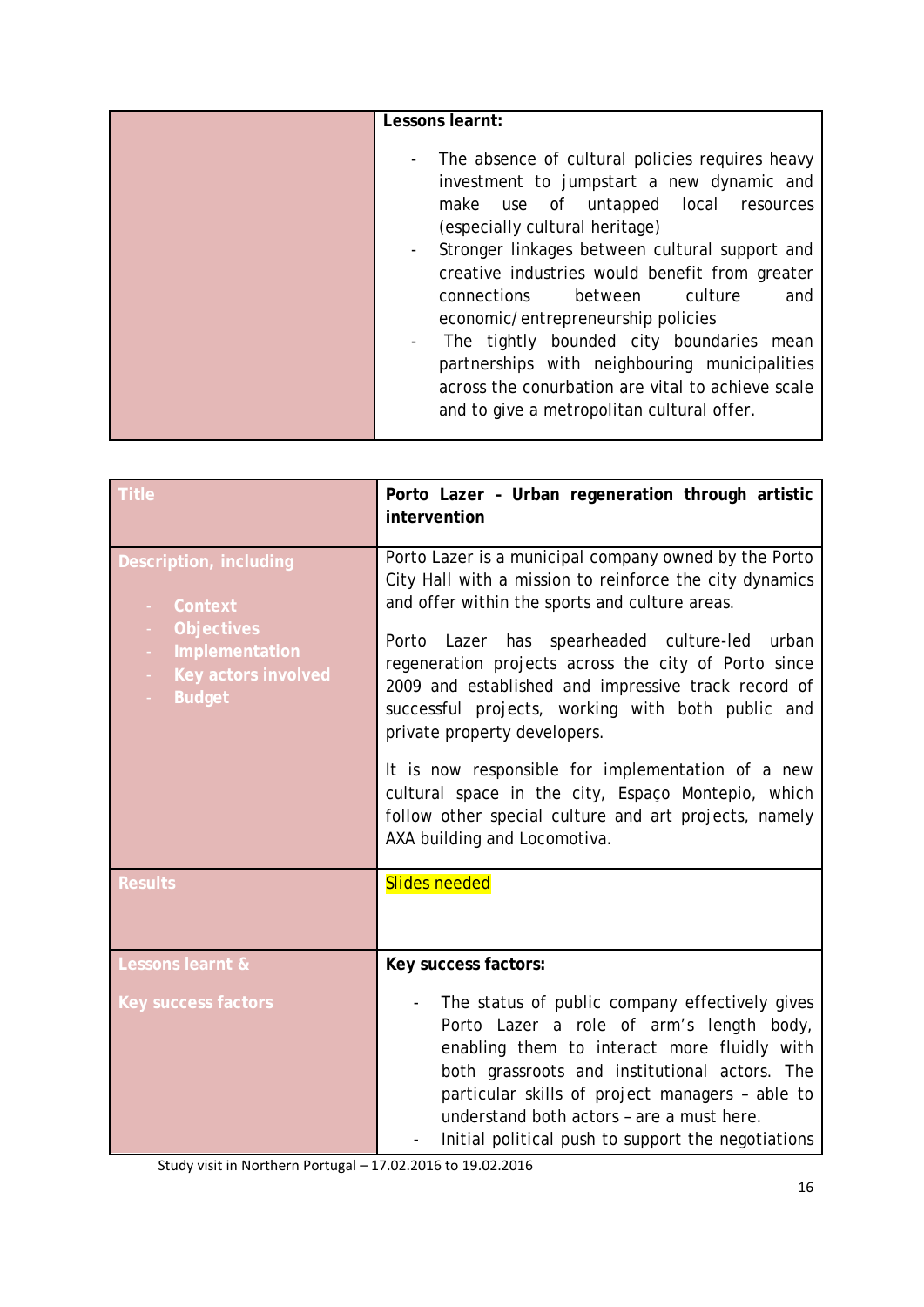| with private real estate companies.                                                                                                                                                                                                                                                                                                                                                                                                                                                                           |
|---------------------------------------------------------------------------------------------------------------------------------------------------------------------------------------------------------------------------------------------------------------------------------------------------------------------------------------------------------------------------------------------------------------------------------------------------------------------------------------------------------------|
| Lessons learnt:                                                                                                                                                                                                                                                                                                                                                                                                                                                                                               |
| Success leads to gentrification/ is ephemeral as<br>property developers retain ownership and will<br>design new uses for the space once its value has<br>gone up (i.e.: hotel in former AXA building after<br>Porto Lazer's action)<br>- It is important to build partnership<br>with<br>developers, residents and land-lords - to enable<br>openness to cultural interventions such as pop<br>up art - curated as a type of city acupuncture to<br>raise awareness of the many possibilities for<br>renewal. |

| <b>Title</b>                                                                                                     | UPTEC.PINC - a university-based incubator<br>for<br>creative industries                                                                                                                                                                                                                                                                                                                                                                                                                                                                                                                                                                                                                                                                                                                                                                                                                                                                                                                                                                                                                                                                                                                                                                                                     |
|------------------------------------------------------------------------------------------------------------------|-----------------------------------------------------------------------------------------------------------------------------------------------------------------------------------------------------------------------------------------------------------------------------------------------------------------------------------------------------------------------------------------------------------------------------------------------------------------------------------------------------------------------------------------------------------------------------------------------------------------------------------------------------------------------------------------------------------------------------------------------------------------------------------------------------------------------------------------------------------------------------------------------------------------------------------------------------------------------------------------------------------------------------------------------------------------------------------------------------------------------------------------------------------------------------------------------------------------------------------------------------------------------------|
| Description, including<br>Context<br><b>Objectives</b><br>Implementation<br>Key actors involved<br><b>Budget</b> | The Science and Technology Park of the University of<br>Porto (UPTEC) is an incubator whose mission is to<br>foster the creation of technology-based companies and<br>businesses and<br>attract<br>creative<br>innovation<br>centres, supporting an effective knowledge<br>and<br>technology transfer between academia and the market.<br>It is worth noting that in the region R&D centres are<br>mostly linked with the universities, for which in the<br>region there are 2 major universities (in Porto, Braga<br>and Guimarães) and 1 polytechnic institute (in Porto)<br>accounting for a total of 67 thousand students.<br>Since its opening five years ago, the Creative Industries<br>Centre of UPTEC (UPTEC PINC) has received more than<br>a hundred creative based business projects in a field of<br>design, communication, architecture, audiovisual,<br>music, visual arts, performing arts and publishing.<br>Located in Porto's center, among the main artistic and<br>cultural structures and equipment in the city, this<br>center has become the main center for cultural and<br>businesses<br>the<br><b>North</b><br>creative<br>in<br>of<br>Portugal. UPTEC.PINC also implements acceleration<br>and pre-incubation programmes for new entrepreneurs. |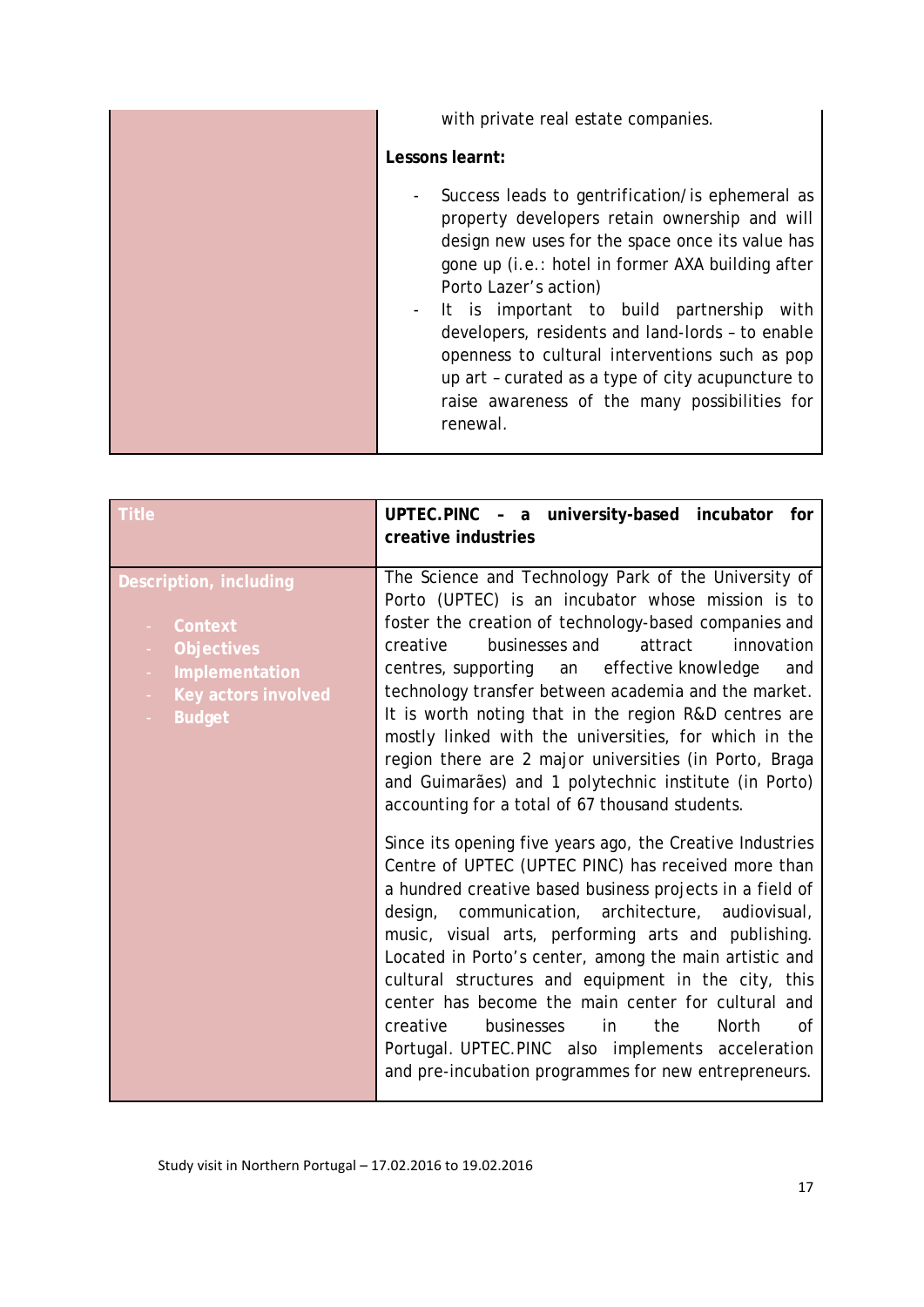| <b>Results</b>             | 367 companies project incubated and 36<br>'graduated' companies<br>Sustainable business model for the premises<br>through renting spaces to tenants.<br>Core team of around 13 FTE.<br>Development of specific programmes is largely<br>$\overline{\phantom{a}}$<br>dependent on EU project or other funding<br>opportunities.                                                                                           |  |
|----------------------------|--------------------------------------------------------------------------------------------------------------------------------------------------------------------------------------------------------------------------------------------------------------------------------------------------------------------------------------------------------------------------------------------------------------------------|--|
| Lessons learnt &           | Key success factors:                                                                                                                                                                                                                                                                                                                                                                                                     |  |
| <b>Key success factors</b> | More mature mentoring companies play a key<br>role in supporting new incubated ones;<br>incubator<br>helps<br>in<br>finding<br><b>The</b><br>new<br>clients/procurement<br>opportunities<br>whereas<br>newly created companies lack resources to do<br>SO <sub>2</sub><br>The ecosystem of existing creative companies is<br>mutually beneficial (outsourcing for larger ones,<br>opportunities for smaller businesses). |  |
|                            | Lessons learnt:                                                                                                                                                                                                                                                                                                                                                                                                          |  |
|                            | Failure rate is high at the incubation phase<br>(though slightly lower for CCIs than other<br>companies)<br>Developing links with investors and financiers is<br>challenging and is still work in progress<br>Connecting with the alumni is an ongoing<br>development challenge.                                                                                                                                         |  |

| <b>Title</b>               | Guimarães - ECoC 2012 and legacies                                                                                                                                                                                               |  |
|----------------------------|----------------------------------------------------------------------------------------------------------------------------------------------------------------------------------------------------------------------------------|--|
| Description, including     | The CAAA Centre for Art and Architecture Affairs is a<br>non-profit cultural institution whose mission is to                                                                                                                     |  |
| Context                    | support and encourage artistic creation and application                                                                                                                                                                          |  |
| <b>Objectives</b>          | methods of production, promoting<br>of new<br>the                                                                                                                                                                                |  |
| Implementation<br>$\omega$ | interaction between the various fields of artistic                                                                                                                                                                               |  |
| Key actors involved<br>÷.  | expression - visual arts, design, film, literature, media                                                                                                                                                                        |  |
| <b>Budget</b>              | and performing arts - and architecture.                                                                                                                                                                                          |  |
|                            | The CAAA was created by a group of architects and<br>artists from different areas with the aim to generate<br>discussion and collaboration between different artistic<br>and technological platforms, both by sharing a physical |  |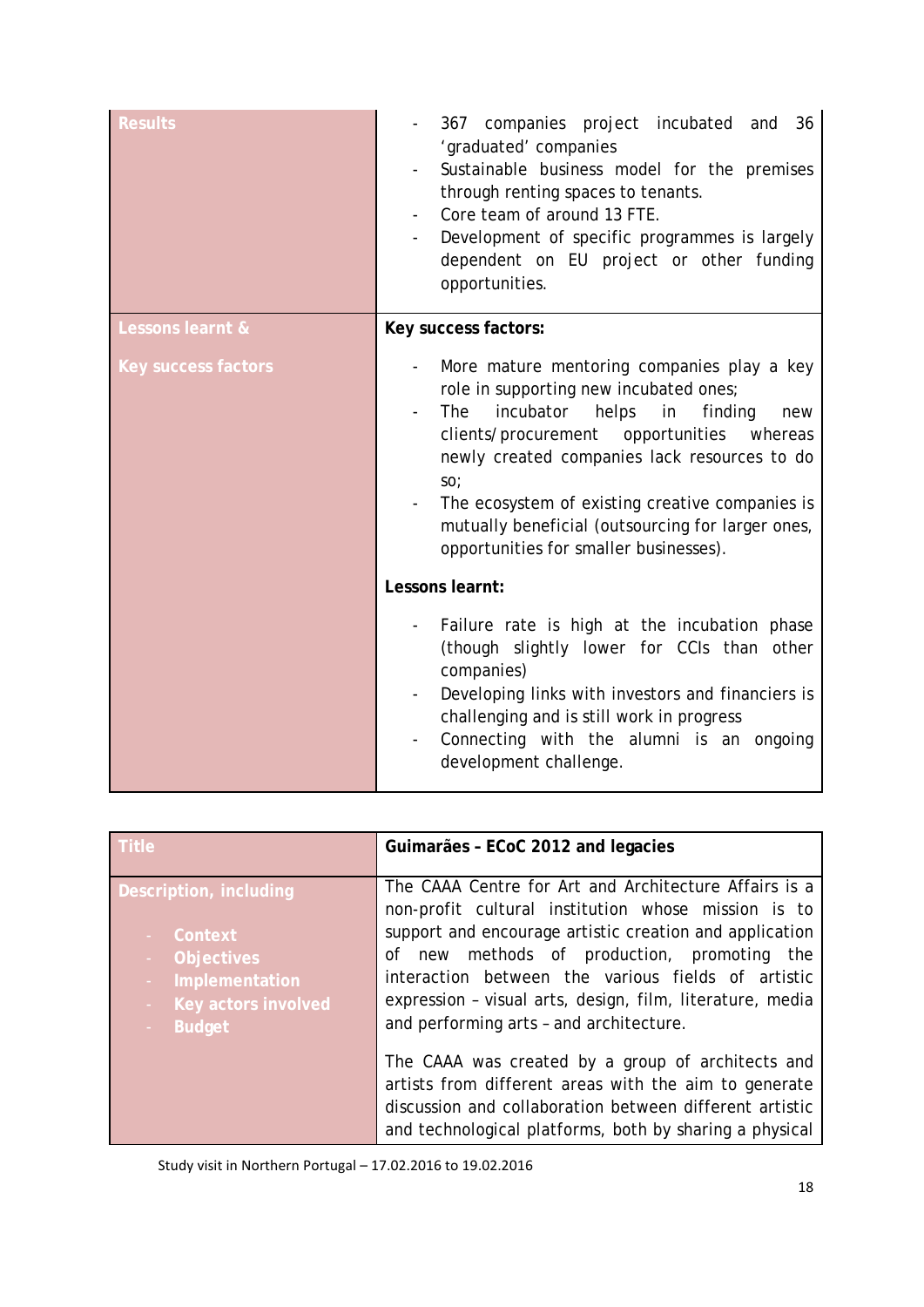|                                                | space and being involved in the same cultural<br>programming. The set-up was supported by Guimarães<br>ECoC 2012 - through the sourcing of the building (an<br>old textiles factory) and in the programming of<br>numerous cultural activities in the CAAA (including<br>digital workshops, hackathons,<br>screenings<br>and<br>exhibitions).                                                                                                                                                                                                                                                                                                                                                                                                                                                |
|------------------------------------------------|----------------------------------------------------------------------------------------------------------------------------------------------------------------------------------------------------------------------------------------------------------------------------------------------------------------------------------------------------------------------------------------------------------------------------------------------------------------------------------------------------------------------------------------------------------------------------------------------------------------------------------------------------------------------------------------------------------------------------------------------------------------------------------------------|
| <b>Results</b>                                 | A 'bottom up', sector-driven creative and<br>cultural hub which has proved sustainable<br>through a combination of very passionate and<br>engaged leadership and by nurturing committed<br>audiences and volunteers<br>A distinctive creative space in a marginal<br>industrial district to the edge of the city centre<br>A diverse cross-art-form programme which<br>enables different types of audience to build<br>relationships with the CAAA<br>A critical space and platform - engaging critical<br>thinking and innovative practice for a city<br>otherwise deprived of such activities.                                                                                                                                                                                             |
| Lessons learnt &<br><b>Key success factors</b> | The importance of 'authenticity' - bottom-up,<br>engaged and organic approaches to cultural<br>development<br>Committed long-term engagement by a young<br>and passionate team which is determined to<br>stay in the city and thus very persuasive in<br>convincing artists and other creative<br>practitioners to 'buy into' the CAAA concept<br>A cross-sector approach to programming - which<br>diversifies the offer, audience and funding<br>streams<br>A 'glocal' approach - connecting with influential<br>voices globally, persuading them to come to the<br>CAAA at a reduced fee (they buy into the<br>vision), and thus becoming a centre for creative<br>practice and critical thinking which attracts<br>audiences and generates value on a regional if<br>not national scale. |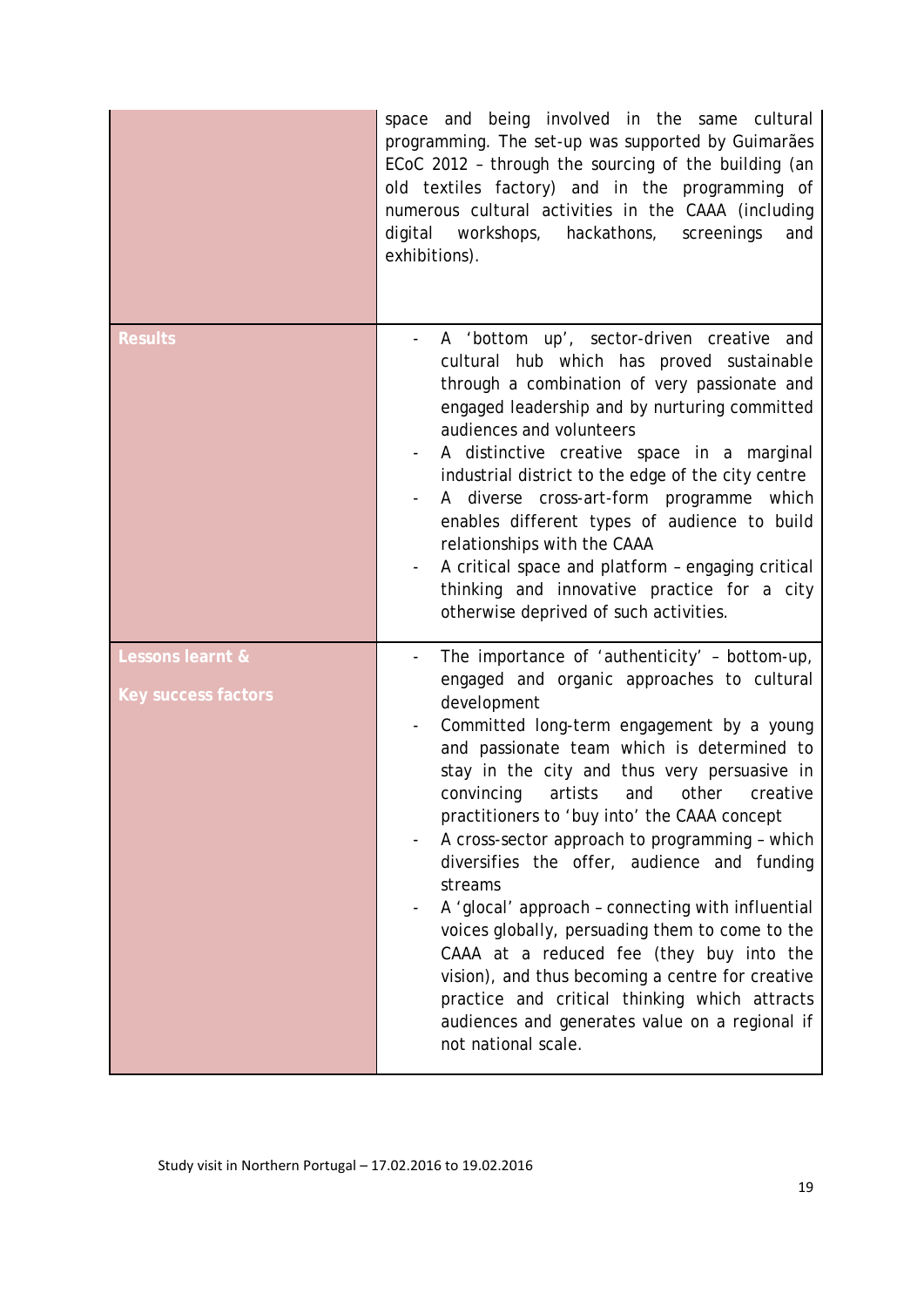| <b>Title</b>                                                                                              | Gnration - Braga's creative hub                                                                                                                                                                                                                                                                                                                                                                                                                     |  |
|-----------------------------------------------------------------------------------------------------------|-----------------------------------------------------------------------------------------------------------------------------------------------------------------------------------------------------------------------------------------------------------------------------------------------------------------------------------------------------------------------------------------------------------------------------------------------------|--|
| Description, including<br>Context<br><b>Objectives</b><br>÷<br>Implementation<br>Key actors involved<br>÷ | Gnration is a hybrid space that promotes artistic<br>activities, and the exploitation and dissemination of<br>digital arts. It intends to establish itself as a hub for<br>cultural and creative dynamics, exposing audiences to<br>contemporary art practices, such as arts & science<br>exhibitions.                                                                                                                                              |  |
| <b>Budget</b>                                                                                             | Startup Braga is an innovation hub located in Gnration,<br>designed to assist the incubation and development of<br>entrepreneurial<br>high<br>potential<br>projects<br>for<br>international markets. In partnership with large digital<br>companies such as Microsoft Ventures, it provides<br>business acceleration programmes for startups with<br>global ambitions, targeting mostly digital but also<br>creative industries.                    |  |
| <b>Results</b>                                                                                            | <b>Slides needed</b>                                                                                                                                                                                                                                                                                                                                                                                                                                |  |
| Lessons learnt &                                                                                          | Key success factors:                                                                                                                                                                                                                                                                                                                                                                                                                                |  |
| <b>Key success factors</b>                                                                                | Coaches experienced in business<br>support<br>activities (often<br>former<br>entrepreneurs or<br>entrepreneurs)<br>Partnerships at international level and with<br>venture capital funds and other financiers<br>A focused selection process, ensuring that the<br>entrepreneurial projects have the right team<br>from the get-go.                                                                                                                 |  |
|                                                                                                           | Lessons learnt:                                                                                                                                                                                                                                                                                                                                                                                                                                     |  |
|                                                                                                           | The importance of a mix of uses - production,<br>development and exhibition - to create a hub<br>and generate mixed audiences and revenue<br>streams. This also encourages use throughout<br>the day - when some arts centres are under-<br>used.<br>The alliance of institutional and civic agendas -<br>with Gnration delivering on Braga's vision<br>regarding youth and creativity and the city<br>championing Gnration as a core part of this. |  |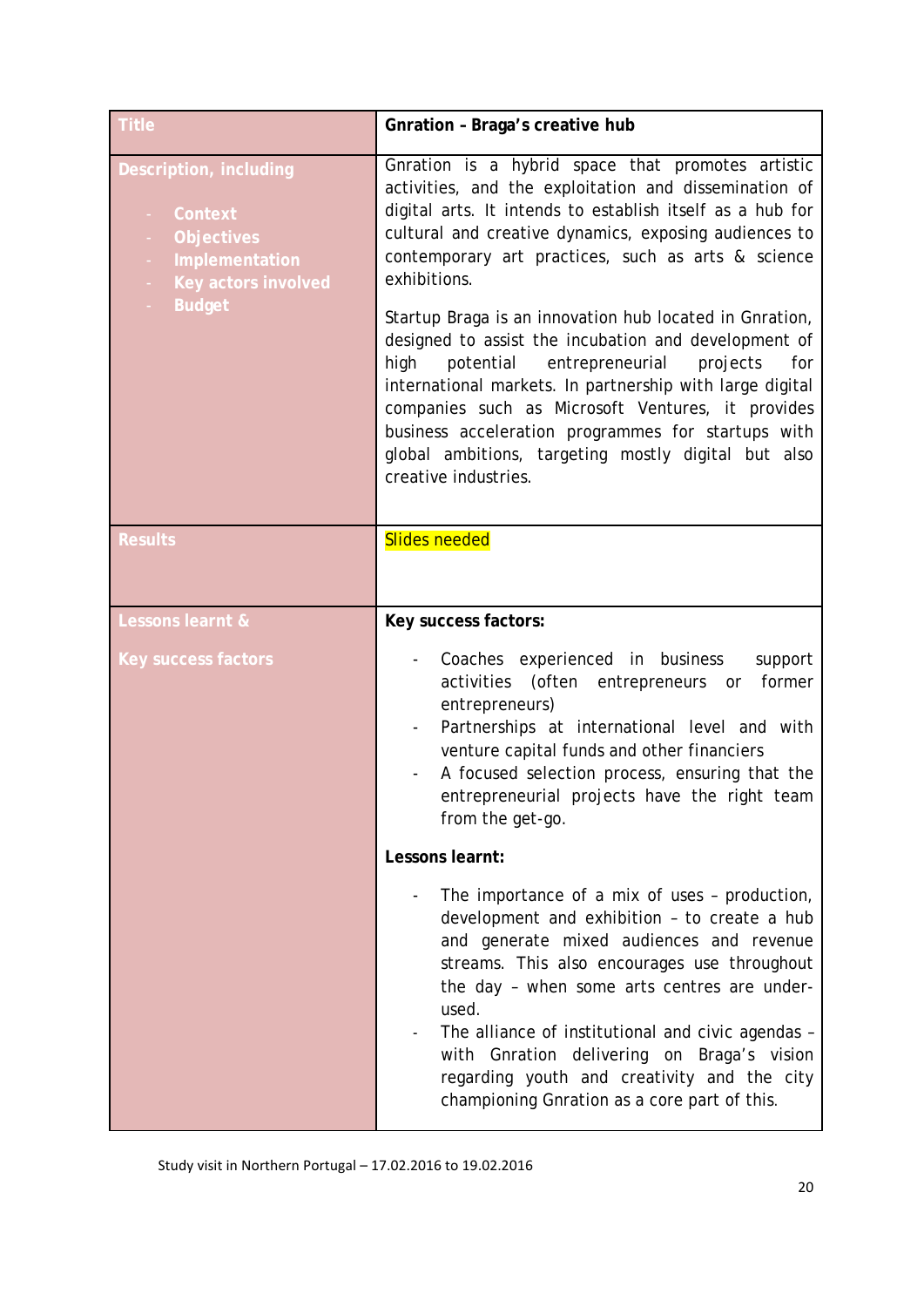### <span id="page-20-0"></span>**6. Lessons learnt**

#### *Visiting Cities\Regions*

This part was prepared on the basis of 18 evaluation forms received after the visit from 9 participating cities and regions.

|                         | Lessons learnt in Northern Portugal                                                                                                                                                                                                                                                                                                                                                                                                                                                                                                                                                                                                                                                                                                            | How will you use the new ideas and<br>knowledge gained to improve your working<br>and organisational methods?                                                                                                                                                                                                                                                                                                                                                                                                                                                                                                                                                                                                                                                                                                       |  |
|-------------------------|------------------------------------------------------------------------------------------------------------------------------------------------------------------------------------------------------------------------------------------------------------------------------------------------------------------------------------------------------------------------------------------------------------------------------------------------------------------------------------------------------------------------------------------------------------------------------------------------------------------------------------------------------------------------------------------------------------------------------------------------|---------------------------------------------------------------------------------------------------------------------------------------------------------------------------------------------------------------------------------------------------------------------------------------------------------------------------------------------------------------------------------------------------------------------------------------------------------------------------------------------------------------------------------------------------------------------------------------------------------------------------------------------------------------------------------------------------------------------------------------------------------------------------------------------------------------------|--|
| Angers (FR)             | Evaluate the opportunities culture can bring<br>along with an economic strategy<br>Importance and relevancy of addressing youth<br>and of establishing close links between the<br>University/knowledge centres and<br>incubators/economic devices<br>Mixed approach (and in particular<br>culture/economics) as a factor of success for<br>a new venue : addressing various audiences<br>through different means (events, workshops,<br>resources and coaching )<br>Systematic cross-sector approach<br>Necessity to tackle the sustainability of the<br>organisations/policies as regards<br>implementation of new projects, new<br>dynamics.<br>Creative economy and CCI as an opportunity<br>to be taken, an asset to tap into, in order to | We will be able to rely on a network of local<br>authorities that share similar stakes, and<br>benefit from their own expertise through<br>regular links (by mail, exchanges of working<br>methodology; by phone), and maybe<br>bilateral study visits or invitation to<br>professional events to share experience.<br>We are going to share the output of the<br>study visit with other services within the<br>local authority (cultural affairs, urban<br>planning), and other deputy mayors.<br>We will have a look at further opportunities<br>of cooperation, for instance through<br>INTERREG programmes, to benefit from<br>useful contacts taken in Porto to deepen the<br>exchanges and plan transfer of expertise and<br>methodology.<br>We can start thinking about a hub between<br>existing incubators |  |
|                         | foster creativity and appropriation of the<br>topic of creative city by the citizens                                                                                                                                                                                                                                                                                                                                                                                                                                                                                                                                                                                                                                                           |                                                                                                                                                                                                                                                                                                                                                                                                                                                                                                                                                                                                                                                                                                                                                                                                                     |  |
| <b>Brussels</b><br>(BE) | Need of deeper implication of cities into our<br>regional strategy regarding the creative<br>economy<br>Need of complete and concentrated<br>innovation eco-system for maximizing impact<br>and value creation - work in a value chain<br>with all partners involved in the start ups<br>development<br>Need of understanding how to use culture for<br>maximizing impact on communication (liquid<br>city) as a link between economic innovation<br>and territory attractiveness<br>Use CCIs like a specific target to develop<br>creative programme and include cities and<br>local authorities in the development of these<br>programmes                                                                                                    | We are in the process of designing the next<br>step of Creative Wallonia. All the lessons<br>have been sent to our prospective high level<br>group during the visit and will thus be taken<br>into account in the new program.<br>We would try to form more relation between<br>all actions from Creative Wallonia and try to<br>include cities in our hubs.                                                                                                                                                                                                                                                                                                                                                                                                                                                        |  |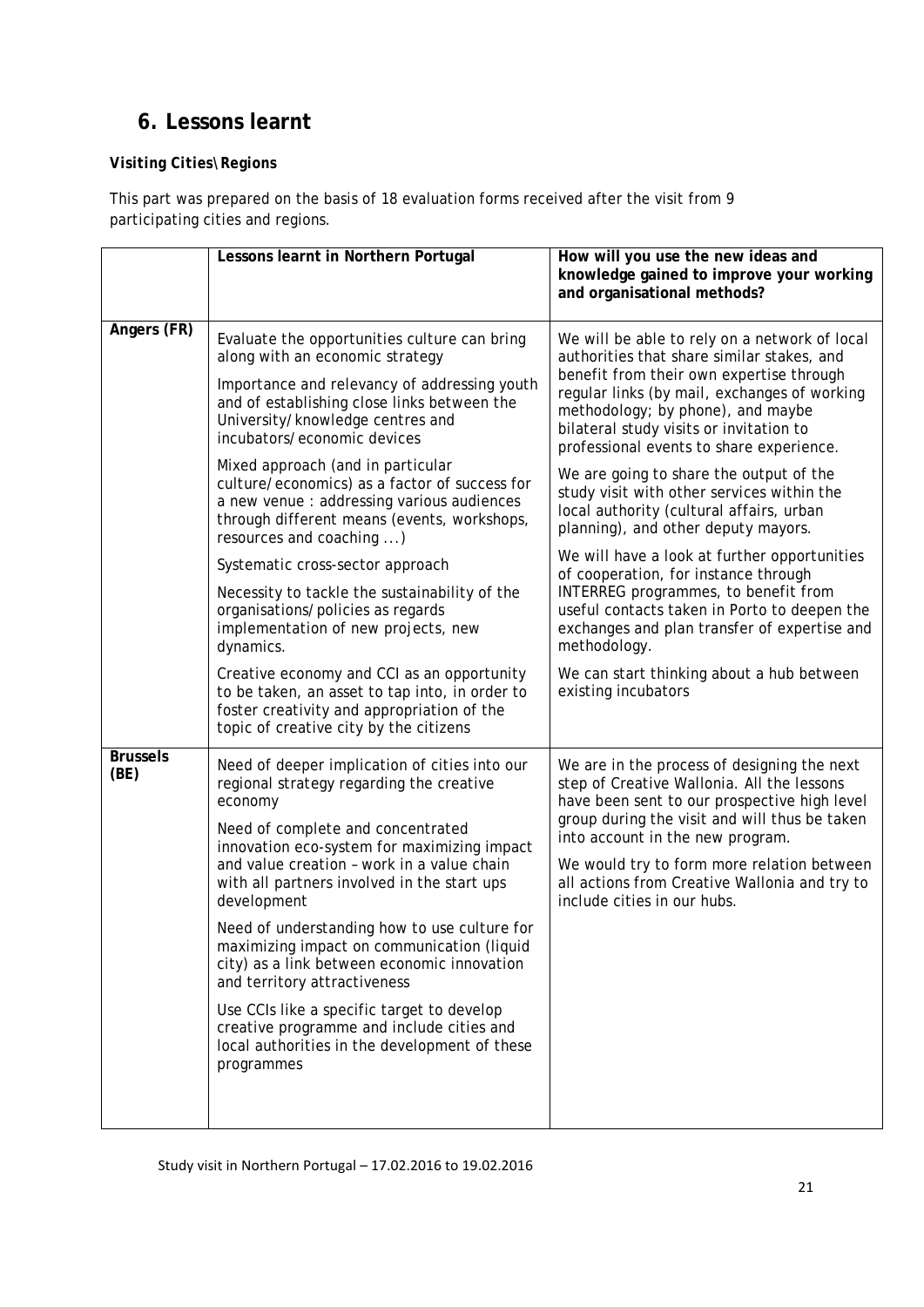| <b>Budapest</b><br>(HU) | Decision-making mechanism (Guilherme<br>Blanc) - It is interesting, that Portugal has to<br>us a very similar mechanism, to make<br>decisions in culture.<br>Porto Lazer - To use not only abandoned<br>buildings owned by the municipality for<br>cultural purpose (in Budapest, we have an<br>institute for this, but it only works with<br>municipality owned buildings), but for<br>buildings in private ownership.<br>Jose de Guimarães International Arts Centre -<br>After a supported infrastructure investment it<br>is still a problem to operate sustainably. We<br>usually have the same problems, so we can<br>try to find alternative solutions.<br>Culture as a driver to development is highly<br>dependent on the vision of the politicians,<br>but clear and written cultural strategies don't<br>exist in many places. By the lack of cultural<br>planning the effects of cultural projects could<br>be temporary and ad hoc.<br>Enable networks and partnerships should be a<br>key role to municipalities as well. We<br>shouldn't focus on subsidies and maintaining<br>infrastructure only.<br>Most of the times and in most places<br>development of infrastructure goes first and<br>nobody really considers the maintaining costs<br>after the construction, and the needs of the<br>inhabitants of the city. | We will try to take over the Porto Lazer Axa<br>model from Porto to Budapest.<br>I would search for more networking and<br>partnership possibilities in order to involve<br>the municipality as a source of information<br>and a networking partner into cultural<br>projects.<br>We will continue our strategy of using<br>abandoned municipality-owned buildings to<br>cultural projects with the lessons learnt in<br>Portugal. |
|-------------------------|-----------------------------------------------------------------------------------------------------------------------------------------------------------------------------------------------------------------------------------------------------------------------------------------------------------------------------------------------------------------------------------------------------------------------------------------------------------------------------------------------------------------------------------------------------------------------------------------------------------------------------------------------------------------------------------------------------------------------------------------------------------------------------------------------------------------------------------------------------------------------------------------------------------------------------------------------------------------------------------------------------------------------------------------------------------------------------------------------------------------------------------------------------------------------------------------------------------------------------------------------------------------------------------------------------------------------------------------|------------------------------------------------------------------------------------------------------------------------------------------------------------------------------------------------------------------------------------------------------------------------------------------------------------------------------------------------------------------------------------------------------------------------------------|
| Central<br>Finland (FI) | Activities of Maus Hábitos<br>The structure and work of all four UPTEC<br>incubators<br>Activities and operation mode of Platform for<br>Arts and Creativity in Guimaraes<br>The importance of cooperation and<br>networking with partners in the field of<br>culture and creative industries<br>Financing and funding is a challenge for all of<br><b>US</b><br>It is important to have suitable open spaces<br>and workplace to make it possible to<br>cooperate                                                                                                                                                                                                                                                                                                                                                                                                                                                                                                                                                                                                                                                                                                                                                                                                                                                                      | I will try to spread the word of above<br>mentioned good practices in our region, and<br>try to encourage relevant operators to adapt<br>them<br>We are starting a new Creative Campus as a<br>part of an urban development project. There<br>will be lots of opportunities to use the same<br>ideas of networking for our students and<br>entrepreneurs                                                                           |
| Dortmund<br>(D)         | ADDICT is a very good example how to involve<br>all different kind of players (companies,<br>cultural institutions, art spaces, artists,<br>universities, municipalities, medias, students,                                                                                                                                                                                                                                                                                                                                                                                                                                                                                                                                                                                                                                                                                                                                                                                                                                                                                                                                                                                                                                                                                                                                             | I think in our project 'Unionviertel. Kreativ'<br>we have to strengthen the relationship to<br>our university-level institutions. The<br>representatives of these institutes are                                                                                                                                                                                                                                                   |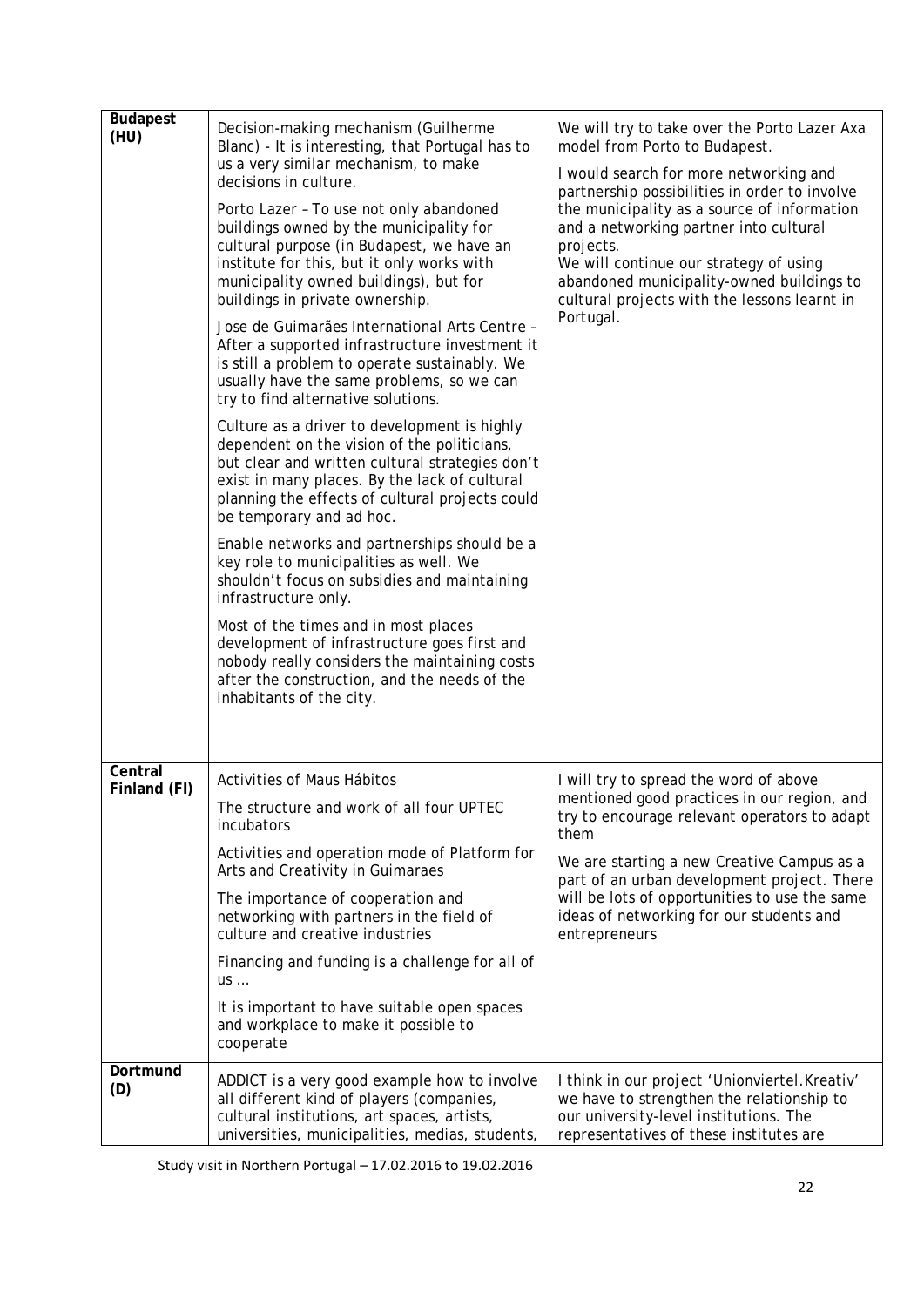|                | start ups ) in the Creative Industries Cluster.<br>I was very impressed how especially the<br>universities of North Portugal are involved in<br>this process.<br>Startup Braga is a hub in a former police<br>station which also includes an event and<br>communication space. This combination is an<br>interesting and attractive offer for young<br>people, students and start-up entrepreneurs.<br>Here they can learn from each other, share<br>their experiences or just relax. It is an<br>impressive example, which I would like to<br>transfer to Dortmund.<br>Political support in combination with money is<br>very important for the development of urban<br>space. But without trust and relationships<br>between all players (creative, politicians,<br>urban developers, economics, cultural<br>actors) you can't reach sustainability. So<br>sometimes the success of a project depends<br>on the engagement of the actors.<br>A long term partnership between cultural and<br>creative industries facilities and university<br>branches is a main factor for a successful<br>implementation in this field<br>The combination of labs and workshops with<br>exhibitions spaces, an event auditorium and a<br>communication zone (café, bistro) is very<br>attractive for a creative hub, the actors and<br>the public (as we have explored at startup<br>Braga).<br>The established cultural institutions (e.g.<br>museums, theatres) have to develop a<br>cooperation attitude and responsibility | involved as members of the advisory, but we<br>have to bring the collaboration to a concrete<br>level<br>I was convinced by the study visit that for<br>developing the cultural and creative<br>industries sector sustainable and reliable<br>structures are essential. Therefore the<br>established cultural institutions have to open<br>systematically their resources for projects<br>and initiatives of the creative industries<br>field.<br>According to the example of Braga the<br>cultural department of the city of Dortmund<br>will prepare an application for UNESCO<br>Creative Cities Network within the strand of<br>Media Art.                                                        |  |
|----------------|--------------------------------------------------------------------------------------------------------------------------------------------------------------------------------------------------------------------------------------------------------------------------------------------------------------------------------------------------------------------------------------------------------------------------------------------------------------------------------------------------------------------------------------------------------------------------------------------------------------------------------------------------------------------------------------------------------------------------------------------------------------------------------------------------------------------------------------------------------------------------------------------------------------------------------------------------------------------------------------------------------------------------------------------------------------------------------------------------------------------------------------------------------------------------------------------------------------------------------------------------------------------------------------------------------------------------------------------------------------------------------------------------------------------------------------------------------------------------------------------------------------------|-------------------------------------------------------------------------------------------------------------------------------------------------------------------------------------------------------------------------------------------------------------------------------------------------------------------------------------------------------------------------------------------------------------------------------------------------------------------------------------------------------------------------------------------------------------------------------------------------------------------------------------------------------------------------------------------------------|--|
|                | according to alternative cultural and creative<br>projects and initiatives. Especially in a small<br>city like Guimaraes this missing relation<br>became obvious.                                                                                                                                                                                                                                                                                                                                                                                                                                                                                                                                                                                                                                                                                                                                                                                                                                                                                                                                                                                                                                                                                                                                                                                                                                                                                                                                                  |                                                                                                                                                                                                                                                                                                                                                                                                                                                                                                                                                                                                                                                                                                       |  |
| Dundee<br>(UK) | Transformation of industrial spaces into<br>cultural spaces, finding new forms of<br>creative uses has worked well in the region.<br>Building new infrastructure has often been<br>prioritised, but this has led to challenges of<br>finding uses after a few years - build on what<br>already exists. This is interesting as in our<br>view, Dundee currently has a huge gap for<br>interesting/creative venue spaces which can<br>accommodate larger audiences and have all<br>amenities on site.<br>The region has good examples of large<br>cultural organisations using their spaces for<br>more experimental uses and collaborating<br>with smaller/emerging artist groups.                                                                                                                                                                                                                                                                                                                                                                                                                                                                                                                                                                                                                                                                                                                                                                                                                                  | I have already posted a blog on our website<br>(http://creativedundee.com/2016/02/porto<br>-creative-support-scene) and have spoken to<br>colleagues at our Cultural Agencies Network<br>about the findings and what we can learn.<br>Next, I intend to share thoughts with the<br>creative industries sector, during our new<br>project, Fabric - we will be designing a<br>creative industries strategy for the city and<br>wider region. This visit has been critical in<br>helping me setting the priorities for<br>discussion with the various actors.<br>We will take the learning into discussions<br>about the potential for Dundee to apply to<br>become European Capital of Culture - focus |  |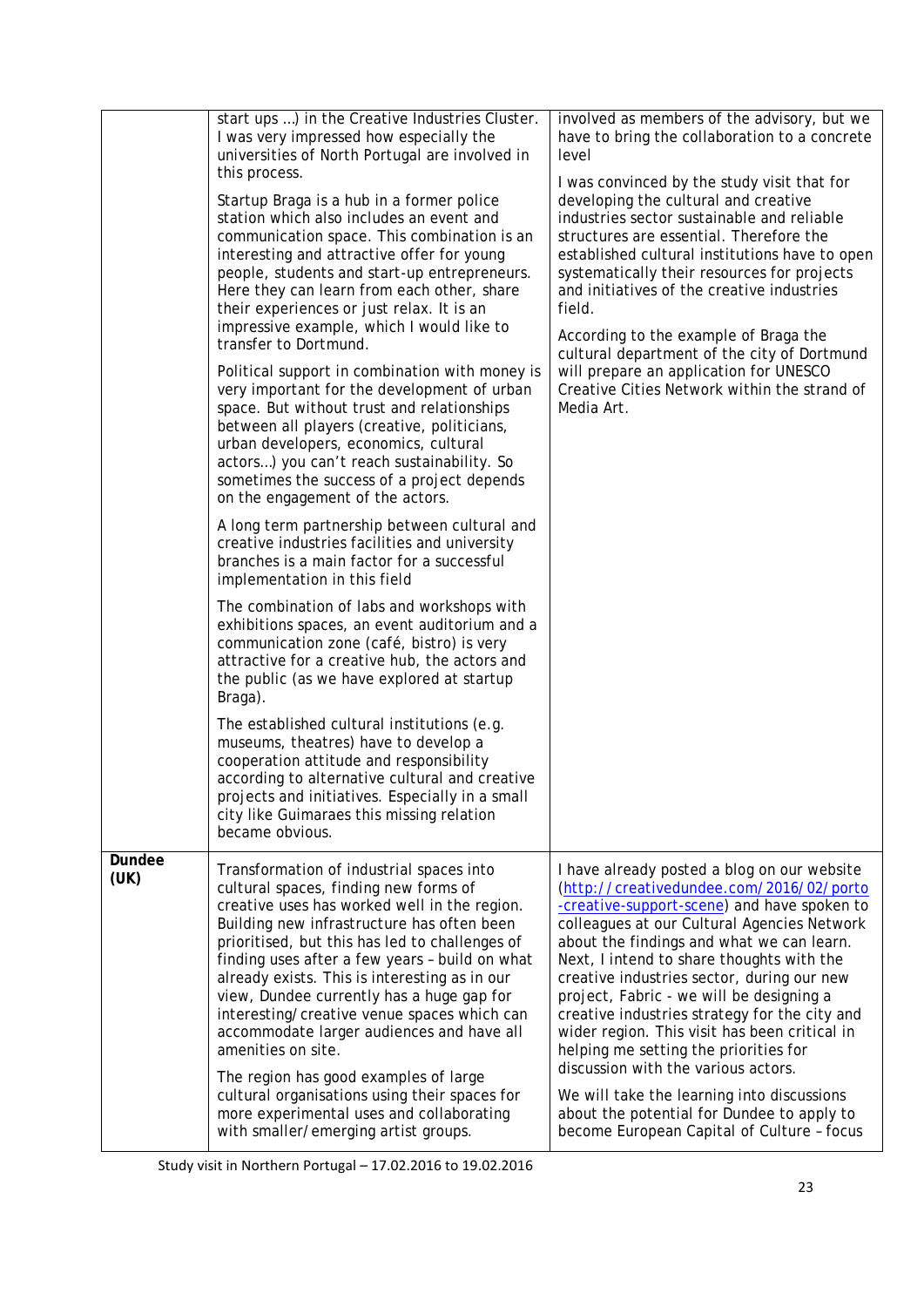|             | Cities/regions across Europe often have the<br>creative industries as a priority within their<br>economic development strategies, but don't<br>always match this with support - generally it's<br>not as well understood as the cultural sector.<br>Greater awareness of the benefits/drawbacks<br>to European Capital of Culture, how to make<br>it work etc. and ideas of how to progress a<br>potential bid.<br>How important partnership working and<br>strategic vision are, alongside support for a<br>bottom up approach to development of the<br>sector.<br>The issues for small creative businesses are<br>often the same regardless of place and/or<br>scale.<br>Interesting to see the potential for re-use and<br>then future reinvigoration of vacant spaces. | on the process and the opportunities this<br>might bring, as well as the difficulties. With<br>a focus on not creating lots of new central<br>controlled infrastructure, more of a focus on<br>building it up from the bottom. Necessary to<br>engage people at all stages of the process.<br>Recognise the need for a bottom up<br>approach for the sector alongside the top<br>down approach, ensure we work more<br>effectively with the creative<br>practitioners/businesses in the city and to<br>engage them in development - work with<br>Creative Dundee to deliver the Creative<br>Industries Strategy for the city.                                                                                                                                                                                                                                                                                                                                                                                               |
|-------------|----------------------------------------------------------------------------------------------------------------------------------------------------------------------------------------------------------------------------------------------------------------------------------------------------------------------------------------------------------------------------------------------------------------------------------------------------------------------------------------------------------------------------------------------------------------------------------------------------------------------------------------------------------------------------------------------------------------------------------------------------------------------------|-----------------------------------------------------------------------------------------------------------------------------------------------------------------------------------------------------------------------------------------------------------------------------------------------------------------------------------------------------------------------------------------------------------------------------------------------------------------------------------------------------------------------------------------------------------------------------------------------------------------------------------------------------------------------------------------------------------------------------------------------------------------------------------------------------------------------------------------------------------------------------------------------------------------------------------------------------------------------------------------------------------------------------|
| Kaunas (LT) | Gentrification of unused buildings via creative<br>actions, such as the premises of the bank in<br>the very centre of Porto.<br>Management of a successful CCI incubator in<br>Porto (Uptec).<br>Evaluation of the capacities of the city and<br>the managers to use premises in an effective<br>manner, danger of an unsuccessful use of the<br>premises (the case of the contemporary art<br>centre in Guimaraes)                                                                                                                                                                                                                                                                                                                                                        | As far as I understood, although the city of<br>Porto has a clear vision of culture as a key<br>action for social cohesion and economic<br>development, it still lacks a more precise<br>approach while defining the role of the<br>creative industries in it. This was also visible<br>in the relationship between Addict<br>institution and the municipality, and on the<br>governmental level as well. So, for us in our<br>city it would be meaningful to organize more<br>direct discussions with the CCI sector, so<br>that the messages that the city and the<br>creative sector would like to transmit would<br>be complimentary and enriching both.<br>I will also propose the strategy of<br>gentrification that is used in Porto in my<br>city, since the problem of abandoned<br>buildings in the centre of the city is a very<br>actual one. As some of the buildings belong<br>to the universities, they could become for<br>some time creative hubs for students<br>finishing the studies and starting their |
|             |                                                                                                                                                                                                                                                                                                                                                                                                                                                                                                                                                                                                                                                                                                                                                                            | professional career.<br>I will also use the contacts that I got in Porto<br>while developing international network                                                                                                                                                                                                                                                                                                                                                                                                                                                                                                                                                                                                                                                                                                                                                                                                                                                                                                          |
| Kiev (UA)   | Single biggest lesson learned is that it is<br>possible to create modern creative cultural<br>hub using limited funds. Co-funding helps to<br>finance big cultural projects, and though<br>Ukraine has limited access to European funds,<br>we can organize various incentives for private<br>business.<br>Old heritage should be accommodated for                                                                                                                                                                                                                                                                                                                                                                                                                         | Both me and Lyudmila are members of Kiev<br>City Council. And it was a pleasure to meet<br>many interesting people. Next week after<br>the event I met our colleagues from<br>Dortmund and visited Dortmunder U - great<br>experience.<br>Overall many lessons learned, and most of<br>them we can adapt at home.                                                                                                                                                                                                                                                                                                                                                                                                                                                                                                                                                                                                                                                                                                           |
|             | new purposes. Massive "free" public spaces                                                                                                                                                                                                                                                                                                                                                                                                                                                                                                                                                                                                                                                                                                                                 |                                                                                                                                                                                                                                                                                                                                                                                                                                                                                                                                                                                                                                                                                                                                                                                                                                                                                                                                                                                                                             |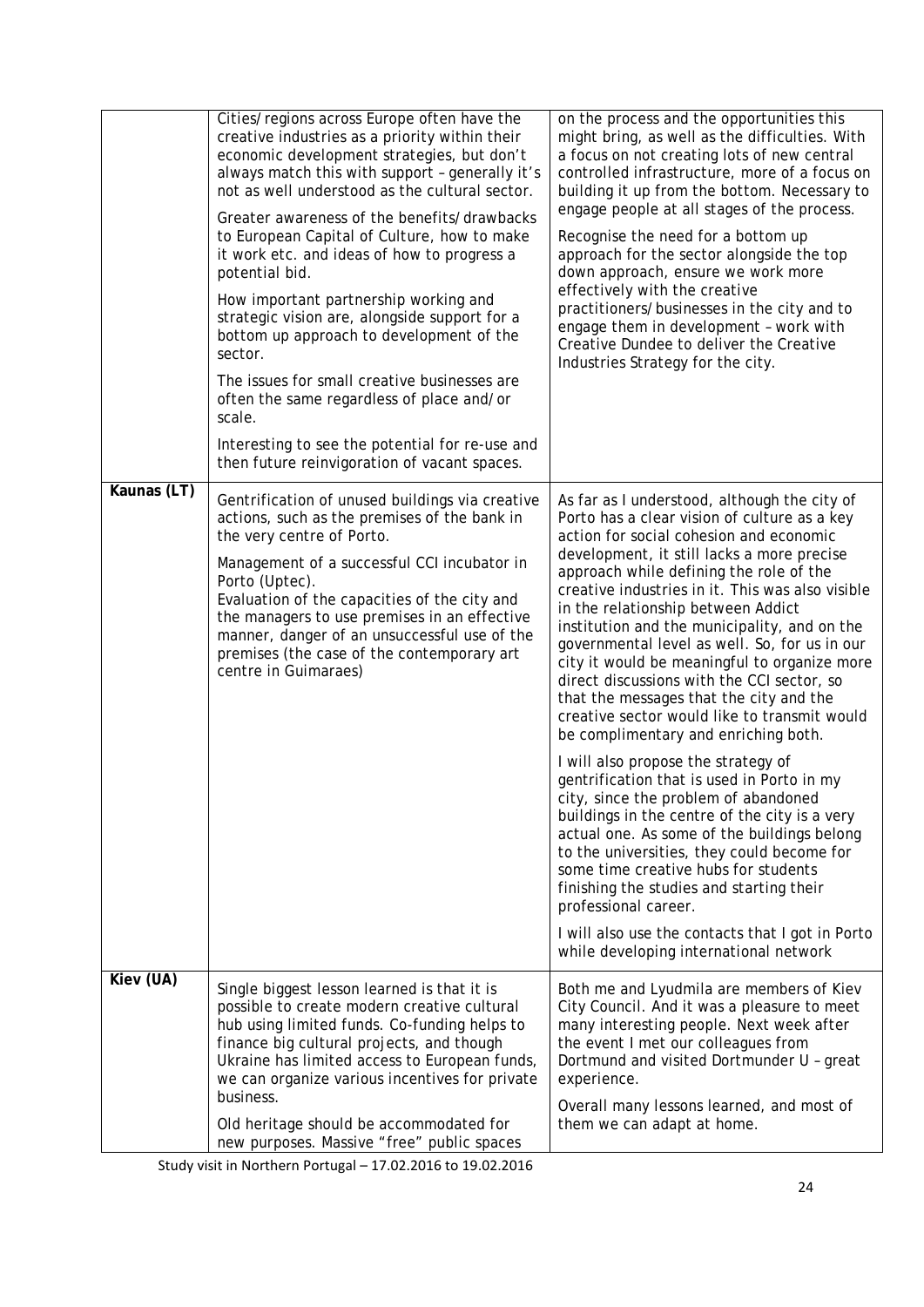|              | should be reactivated - libraries, museums<br>etc. should provide modern services, requires<br>by society.                                                                                         | Positive moment that we have close<br>cooperation with Department of Culture,<br>developing and inventing new programs,                                                                             |
|--------------|----------------------------------------------------------------------------------------------------------------------------------------------------------------------------------------------------|-----------------------------------------------------------------------------------------------------------------------------------------------------------------------------------------------------|
|              | Creating new hubs require joint forces not<br>only on local municipal level, but also<br>assistance on state level, and private business<br>willing to participate.                                | methods etc.<br>We are going to prepare international<br>discussion panel / conference in Kiev, which<br>is going to be dedicated to cultural strategy                                              |
|              | Kiev should integrate closely with other<br>European cities and continue developing<br>strong ties with international institutions.                                                                | development. This intensive exercise would<br>produce strong advisory capacity that we<br>will utilise in our new work group on<br>development of Kiev city cultural strategy.                      |
|              | Investment into strategic development of<br>regions via strong cultural impacts is very<br>efficient if accompanied by investment into<br>infrastructure and human resources.                      |                                                                                                                                                                                                     |
|              | Cultural development strategy has to consider<br>accessibility aspect for low cultural<br>background social groups.                                                                                |                                                                                                                                                                                                     |
|              | New cultural strategy has to have very strong<br>educational programme with comprehensive<br>road map for all levels of social stratus.                                                            |                                                                                                                                                                                                     |
|              | I liked many ideas, among them:                                                                                                                                                                    |                                                                                                                                                                                                     |
|              | Organisation of cultural events in<br>depressed parts of city;<br>Launching artist education programs;<br>٠<br>Development of cultural tourism;<br>$\bullet$<br>Strong event program.<br>$\bullet$ |                                                                                                                                                                                                     |
| Nicosia (CY) | Some of the most important lessons learnt<br>through this 3 days study visits are:                                                                                                                 | The strategy for the Nicosia city centre links<br>also to the creation of a Creative Industries                                                                                                     |
|              | a) The cooperation between educational<br>Institutions, public and private sectors.                                                                                                                | Quarter, the provision of shared incubating<br>facilities and the creation of co-working<br>spaces that will provide accessible                                                                     |
|              | b) The strong relationship and cooperation<br>with educational institutions give the option<br>and create the knowledge that can launch a<br>proper and successful business opportunity.           | accommodation to start ups of the creative<br>and cultural sector and packages of services<br>adapted to the needs of individual<br>businesses.                                                     |
|              | c) The host of all young entrepreneurs under<br>one umbrella, in a common building complex,<br>guided and educated by experts and by the<br>appropriate scientific personnel.                      | A system of public open spaces of special<br>character, equipped with state-of-the-art<br>technologies, will provide the opportunity<br>for special promotional, cultural and<br>recreation events. |
|              | d) The utilization of vacant public buildings<br>for the accommodation of such creative and<br>innovation centres/hubs.                                                                            | The operation of a Centre for the<br>Development of the Creative Industry in                                                                                                                        |
|              | e) The participation of the local community<br>for the acceptance and the promotion of such<br>efforts.                                                                                            | connection with the above facilities will<br>support the development of quality<br>products, enable the sharing of costly<br>equipment, provide information on                                      |
|              | It is important to identify the local                                                                                                                                                              | international trends, assist in the promotion                                                                                                                                                       |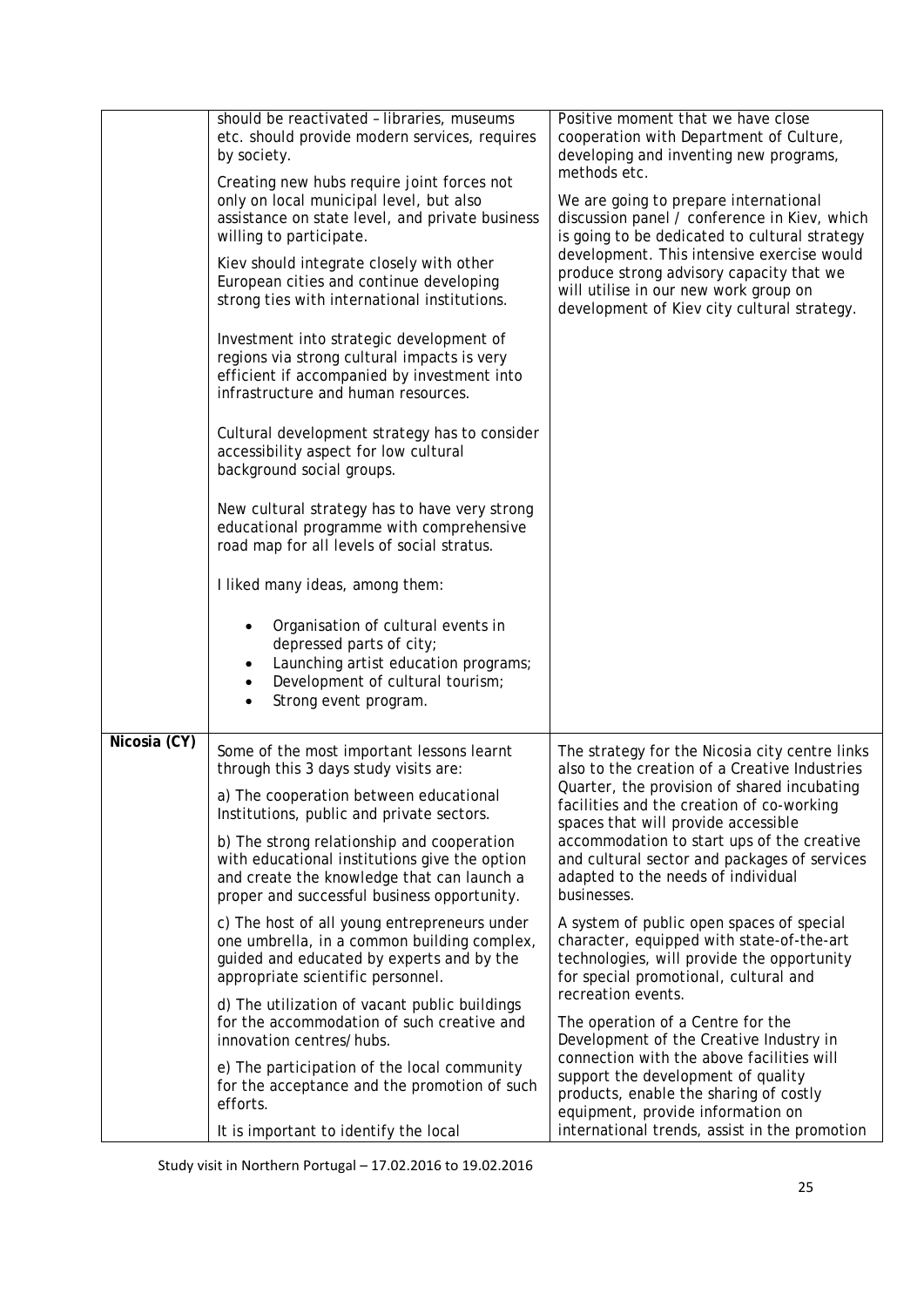| opportunity that each country/city has in<br>order to make the development strategy more<br>targeted                                                                         | of the product of the creative hub in Cyprus<br>and abroad, and facilitate the development<br>of valuable B2B links.                                        |
|------------------------------------------------------------------------------------------------------------------------------------------------------------------------------|-------------------------------------------------------------------------------------------------------------------------------------------------------------|
| Accelerators and any other infrastructural<br>programmes should aim to engage not art<br>specifically but a variety of disciplines<br>together. (Technology sector etc.)     | There are significant synergies between the<br>above and the strategic aim of promoting<br>the walled city of Nicosia as a cultural<br>tourism destination. |
| For any action plan, It's also important to<br>engage a variety and interdisciplinary<br>stakeholders in order to guarantee the active<br>engagement of the local community. | Implement strategy into personal research<br>and develop certain models and typologies<br>of successful implementation for future<br>cultural plans.        |
|                                                                                                                                                                              | Offer advice to the municipality into<br>integrative approaches and strategies for the<br>regeneration plan of the city's centre.                           |

#### Suggestions:

To provide in advance the participants with the participants' application forms together with any other relevant document regarding the territories' strategy and actions as preparing input. This would have prevented us from wasting time with simple questions, and allowed us to concentrate of the identified common stakes or topics to be tackled.

To provide a more structured and methodological organisation, and probably less places/structures to discover. Indeed, despite high level contents, the organisation of the visit was a bit confusing because of a lack of clear and logical ongoing of the different steps. Here follow my suggestions:

- Starting session: presentation of the host city/structure, and of the schedule, in order first to generate exchanges among the participants regarding their expectations and the stakes they face in their city, second to identify 3 or 4 common topics that would be focused on along the 3-day study visit.
- Once or twice a day, plan working groups on the identified common topics, to give more room for exchanges through "critical" look at local individual situations, and good practices sharing.
- Wrap-up session: assessment of what we have managed to achieve as shared knowledge and to learn from what we discovered (in the spirit of the wrap-up session we had in Porto).

Organize and think also the visit as moment of exchange and practice for participant. For instance, using creativity technique could add more value by setting and driving exchange moment with creativity methodology in group (exercises such as Ice breaker, triple R (review, rethink, reflect), etc.)

Faster and more dynamic presentations, moderated Q&A part (only pertinent issues), stick to the time table. It is difficult to keep under control the Q&A sections, but sometimes it is highly needed.

I would recommend to put less programmes in the agenda or put alternative options in it, so if there was no time to go through all the events, they could skip the programme concerned, or could give a chance to the participants to decide, whether they want to participate in it or not.

In this particular case I would have recommended to put the introduction of Addict at the beginning of the whole programme, and not at the end of the first day.

Study visit in Northern Portugal – 17.02.2016 to 19.02.2016 Only some practical issues: e.g. the visit to Maus Hábitos was very interesting, but it was almost impossible to hear the presentation – our group was too big and there was too much disturbing noise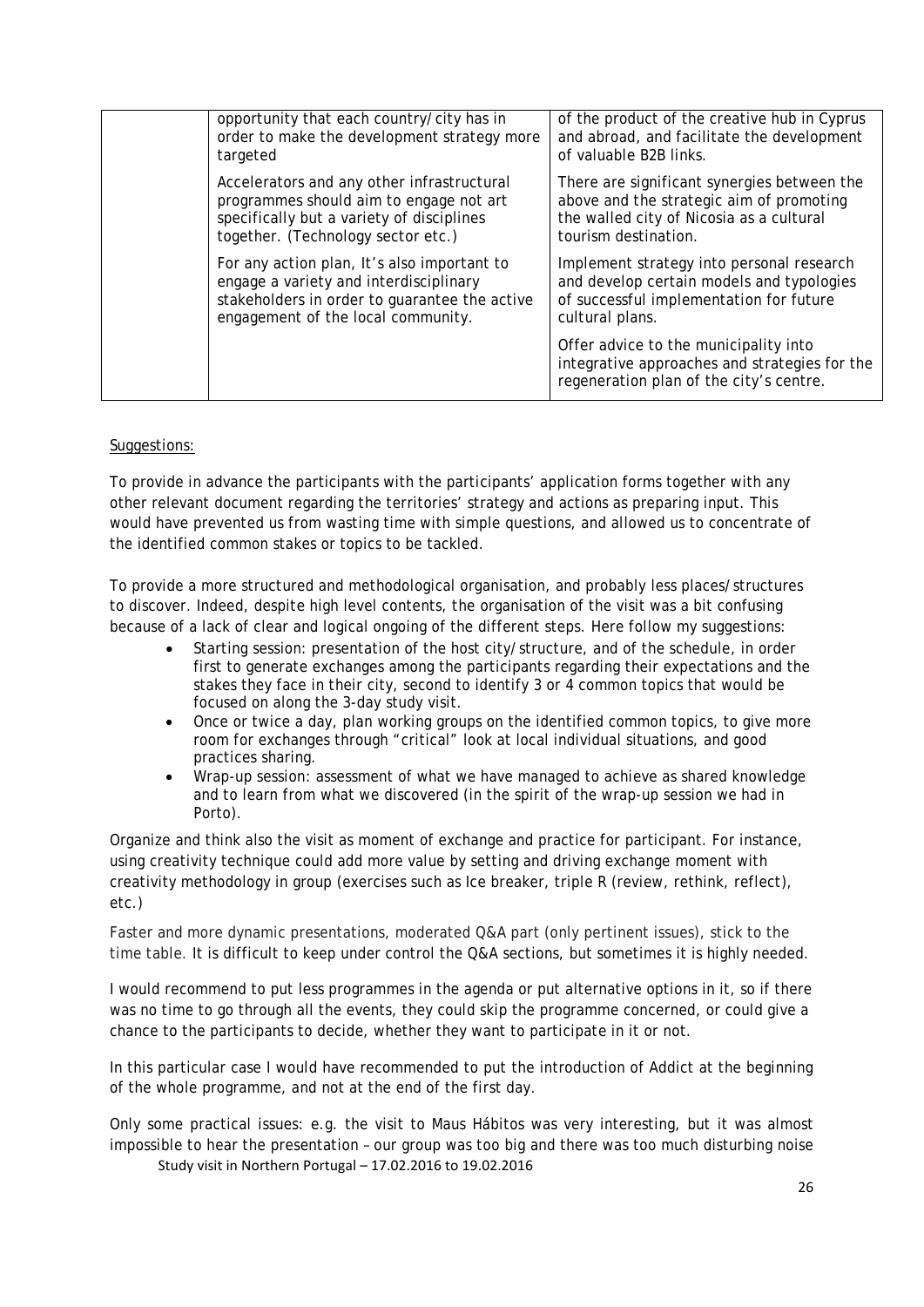in the venue. It was also a pity that due to the very tight schedule and some other timetable issues there was no time to see the city of Porto. Even though sightseeing and shopping are by no means at the core of the study visits at all, they might be very important from the local economy point of view

It might be helpful to define some central questions by the participants at the beginning of the study visit to have "guidelines" for the dialogue with the representatives of the diverse venues. With this it might be easier to conclude common results at the end of the visit.

Perhaps in future it could be a written requirement of participants on study visits to commit to writing an article, blog post or engage on social media during their trip, so that rich content is being shared with people outside of those select few on the trips - this would help with the cascade of information sharing.

Having organised and hosted the study visit in Dundee, from which we learnt quite a lot about running such a visit, I hope that the following comments are helpful. It is also good to have seen the process from the side of the organisers and the participants.

- The visit was ambitious in its' content which led to very long days with no time to wind down or consider what you had heard e.g. leaving the hotel at 9am on the first day and not getting back until 11pm. Need to remember that people need at least a couple of hours of "head-space" each day. Whilst it didn't perhaps feel as "rushed" as Dundee – each day did over-run by at least an hour.
- Ensure time for people to explore the city/region in their own time or have a tour to orientate people – to get an understanding of/feel for the city – even if just an hour or so. This links directly to the next point as well.
- Definitely useful to have an introduction to the city an overview on its' key sectors, economic situation, strategic plans, either in advance or as the initial, introductory presentation – the context is important to the visit and I felt that this was somewhat lacking from the Porto visit.
- Provide brief bios of the participants (name, role, background, key projects, and expectations) and the places that we will visit in the programme in advance of the visit (we did this for Dundee and I think it was a helpful addition to the delegate's knowledge of the city and what they were going to see in advance.) Allows us to start networking as early into the visit as possible and to perhaps know where we might like to ask questions/engage with the speakers.
- Providing the bios and expectations of the participants in advance to those organising the visit might also enable them to programme more concisely.

I was very pleased with practical attitude during event. And I think following could positively improve other case events:

- Meetings with officials and other workers in charge of the management process. Porto deputy mayor on culture was a good example;
- Additional in-depth focus about problems of every project. Several times we had to figure ourselves what problems were there and how they were resolved (if resolved);

The visit was very intensive and interesting. We however would prefer to see more negative aspects and hidden catches, rather than solely success stories. Negative experiences are also very important as precautions. Please consider this in preparation of future events.

Finally it would be useful for purposes of evaluating the results, a research for the acceptance and public opinion, both from specialists and other residents of the area, to analyse the social impact through these practices.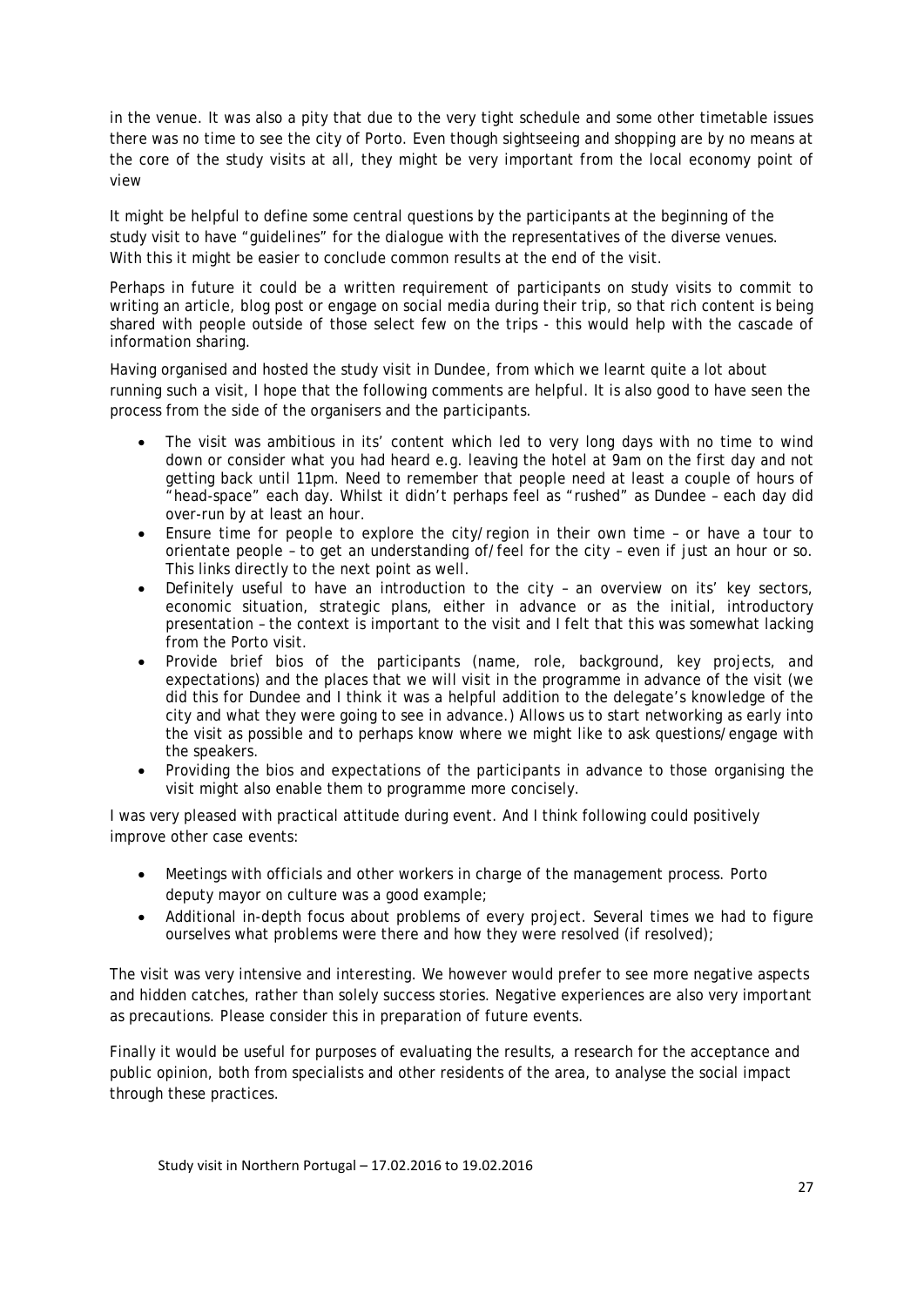### <span id="page-27-0"></span>**7. Conclusions**

This study visit was well organised and a very rich one in terms of themes, sites visited and included a mix of speakers between policy-makers, programme managers, beneficiaries and grassroots organisations. This allowed for a balanced and more accurate understanding of key developments in Northern Portugal.

The diversity of the programmes allowed for a good overview of existing models of creative hubs, ranging from alternative cultural spaces to start-up incubators strongly influenced by business accelerators schemes.

Structural funds played a key role in the development of CIs in Northern Portugal, through a 70 million investment, enabling the rehabilitation/construction of creative hubs and cultural infrastructures. Nonetheless two key issues were identified: sustained finance in human capital for further development of these infrastructures, and connecting local networks across the region to further harness cooperation and pooling of resources: whereas strong networks exist within cities, regional partnerships are more challenging to develop, especially in the absence of political authority acting at regional level. This also implies that budget reallocations at city levels are very difficult to cope with for cultural and creative operators. Partnerships and dynamism of local actors at local level thus were instrumental in ensuring resilience of cultural and creative operators on the ground.

It is clear that even in a context of deep austerity, that the region continues to innovate when it comes to models for sector development and to approaches which connect public investment to a wide range of social, economic and of course cultural outcomes. Particular strengths include the approach to integrate culture and the CCIs into a holistic approach to place-making and economic development. This is to explore the spillover effects as much as the direct outcomes. A further strength is the agility of the very small ADDICT team to generate a network or creative community across a diverse and complex region.

A particular challenge for the region has been the limited absorption capacity of largescale infrastructure projects. A combination of hard work and diverse programming has kept most of the infrastructure open. However it is clear that the next round of structural funds will need to focus on 'softer infrastructure' – the people, skills programmes, knowledge systems and collaborative landscape.

Rich exchanges and discussions with speakers allowed for strong consolidation of knowledge throughout the programme. The contribution of participants was very open and to the point, thus enabling to put local challenges and successes in broader perspectives. However, appropriate time was also allocated to informal exchanges among participants, yet more space for discussions between participating cities & regions and/or wrap-ups to process the main learning points of each day could have been helpful. Strengthening the sharing of experiences from participating cities and regions (not only the host) and engaging in two-ways discussion inasmuch as possible would also add even more value to the next study visits.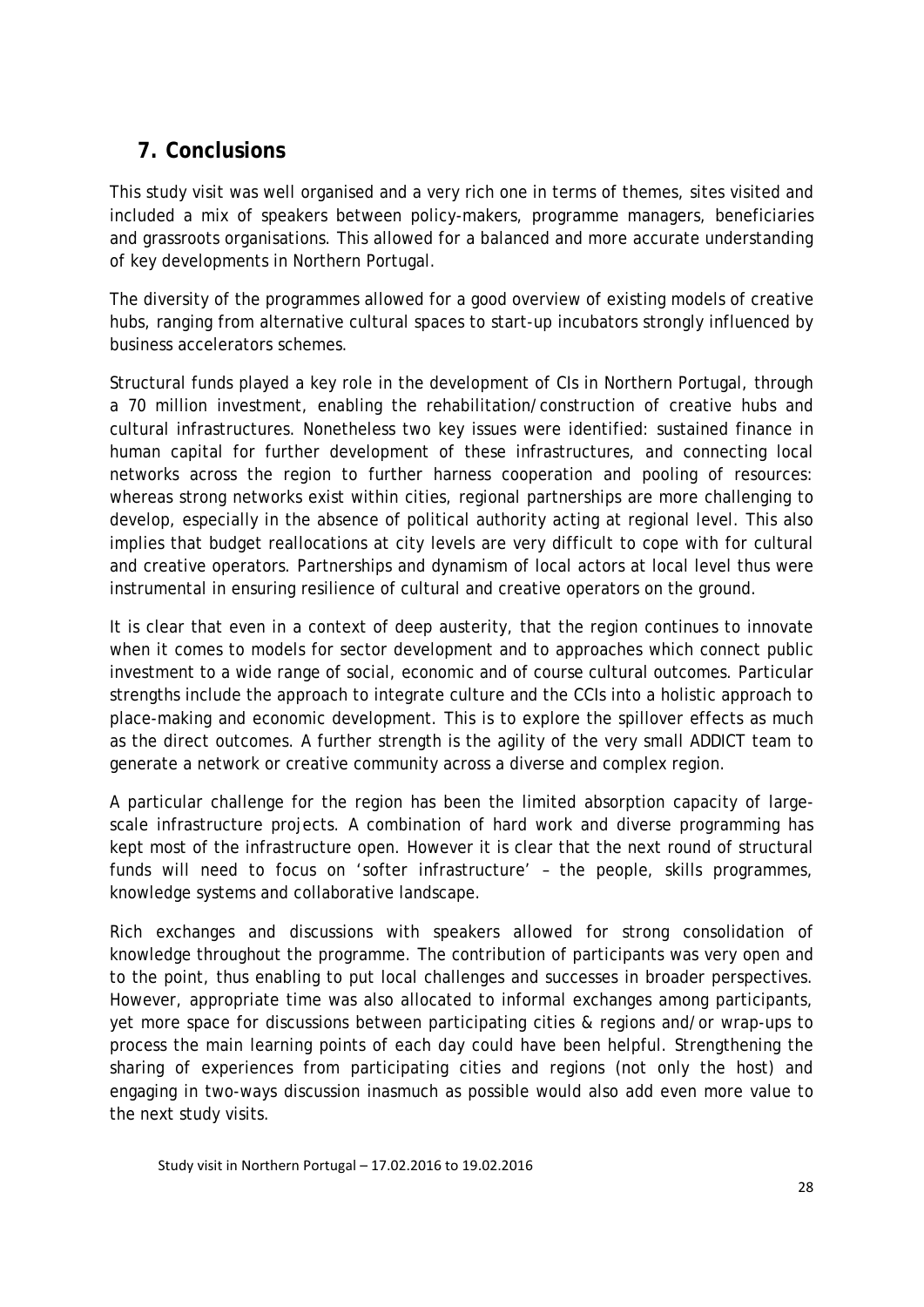### <span id="page-28-0"></span>**Annex 1: List of participants**

| <b>Name</b>  | <b>Surname</b>  | City / Region                  | <b>Position</b>                                                              |
|--------------|-----------------|--------------------------------|------------------------------------------------------------------------------|
| Katell       | Martin          | Angers                         | in charge of CCI                                                             |
| Jean-Pierre  | Bernheim        | Angers                         | President ALDEV                                                              |
| Judit        | Varadi-Bor      | <b>Budapest</b>                | Head of department                                                           |
| Andras       | Czingraber      | <b>Budapest</b>                | Municipal advisor                                                            |
|              |                 |                                |                                                                              |
| Maija        | Ketola          | Central Finland -<br>Jyvaskyla | Programme manager - Jyvaskyla educational<br>consortium                      |
| Raija        | Partanen        | Central Finland -<br>Jyvaskyla | Project Manager                                                              |
|              |                 |                                |                                                                              |
| Kurt         | Eichler         | Dortmund                       | Head of cultural department                                                  |
|              |                 |                                |                                                                              |
| Thomas       | Weiss           | Dortmund                       | Senior Officer                                                               |
| Gillian      | Easson          | Dundee                         | <b>Director Creative Dundee</b>                                              |
| Diane        | Milne           | Dundee                         |                                                                              |
| Ina          | Pukelyte        | Kaunas                         | Council member                                                               |
|              |                 |                                |                                                                              |
| Sigita       | Sliazas         | Kaunas                         | Deputy director of administration                                            |
| Ludmila      | Bereznitsky     | Kiev                           | Kiev city council member - commission for<br>culture tourism and information |
| Alexander    | Pozhyvanov      | Kiev                           | Kiev city council member - commission for<br>culture tourism and information |
| Constantinos | Filiotis        | Nicosia                        | Production manager                                                           |
| Natasa       | Christou        | Nicosia                        | Consultant for Nicosia Municipality                                          |
| Vytautas     | Mitalas         | Vilnius                        | Chairman of Culture, Education and Sports<br>Committee                       |
| Rasius       | <b>Makselis</b> | Vilnius                        | Expert                                                                       |
| Pascal       | Widart          | Wallonia                       | Economist                                                                    |
| Jerome       | Vandermaes      | Wallonia                       | Attaché - Cabinet du Ministre Jean-Claude<br><b>MARCOURT</b>                 |
| Barbara      | Stacher         | <b>Brussels</b>                | European Commission - Policy Officer - Culture -<br>Economy of Culture       |